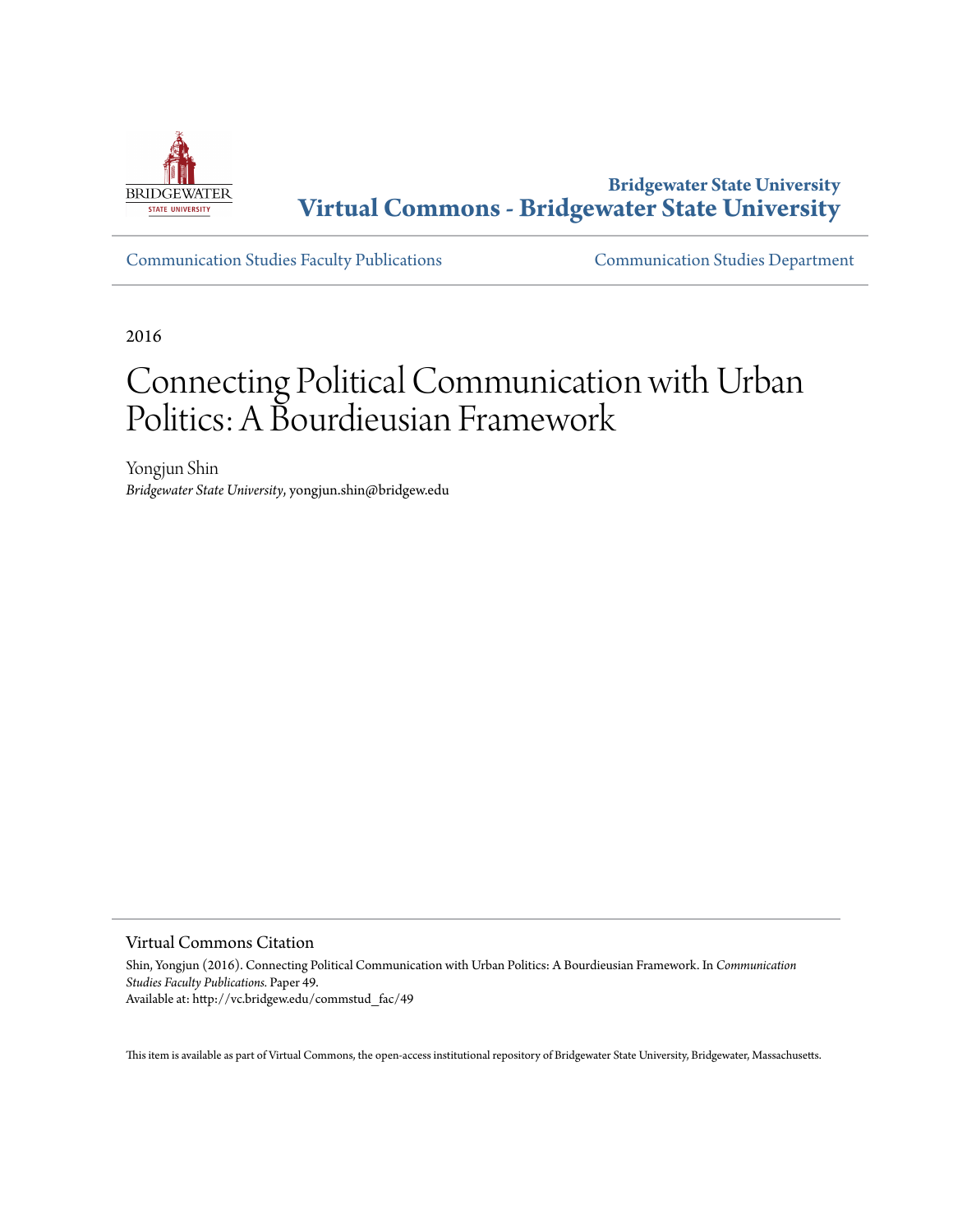# **Connecting Political Communication with Urban Politics: A Bourdieusian Framework**

## YONGJUN SHIN<sup>1</sup>

Bridgewater State University, USA

In this article, I connect political communication with urban politics by conceptualizing an interdisciplinary urban politics research framework. Drawing on Pierre Bourdieu's theories of practice and communication, I offer an urban politics research model that simultaneously addresses the dimensions of power struggle and symbolic struggle in urban politics. The theoretical modeling is discussed from an interdisciplinary approach to social studies and constructed with a methodological suggestion of tripartite social network analysis.

*Keywords: interdisciplinary communication research, Pierre Bourdieu, political communication, urban politics, tripartite social network analysis*

For local community affairs, community members are frequently involved in politics, which consists of struggles and conflicts among themselves with different stakes and values [\(Albrechts, 2003;](#page-18-0) [Altshuler, 1965;](#page-18-1) [Epstein, Lynch, & Allen-Taylor, 2012;](#page-20-0) [Hoch, 2011;](#page-20-1) [Shin, 2013\)](#page-22-0). Ultimately, urban politics entails a communicative aspect, because stakeholders are engaged in public deliberation processes and civic participation via various means of communication to legitimize their stances toward pending issues in a democratic society [\(see Kaniss, 1991\)](#page-21-0). For instance, Hunter [\(1953\)](#page-21-1) found that informal discussions among these power elites usually initiated a new policy within the Atlanta power structure, which followed strategic actions—such as exposure of the issue in media coverage—to turn the idea into actual policy. Recently, an urban planning scholar has underscored the importance of strategic media use to effectively impact planning practice and has encouraged planning scholars to actively engage in public deliberation processes for planning practice through media exposure [\(Flyvbjerg, 2012\)](#page-20-2).

Yongjun Shin: umaysay@gmail.com Date submitted: 2014–08–08

 $\overline{a}$ 

 $1$  This project is supported by Doctoral Dissertation Research Grant (H-21538SG) from the U.S. Department of Housing and Urban Development and the James Carey Urban Communication Award from both the International Communication Association and the Urban Communication Foundation. The author is very grateful for the guidance and encouragement received from Dr. Lewis A. Friedland in the School of Journalism and Mass Communication at the University of Wisconsin–Madison. He also appreciates the helpful comments and suggestions made by three IJoC reviewers toward the revision of this article.

Copyright © 2016 (Yongjun Shin). Licensed under the Creative Commons Attribution Non-commercial No Derivatives (by-nc-nd). Available at [http://ijoc.org.](http://ijoc.org/)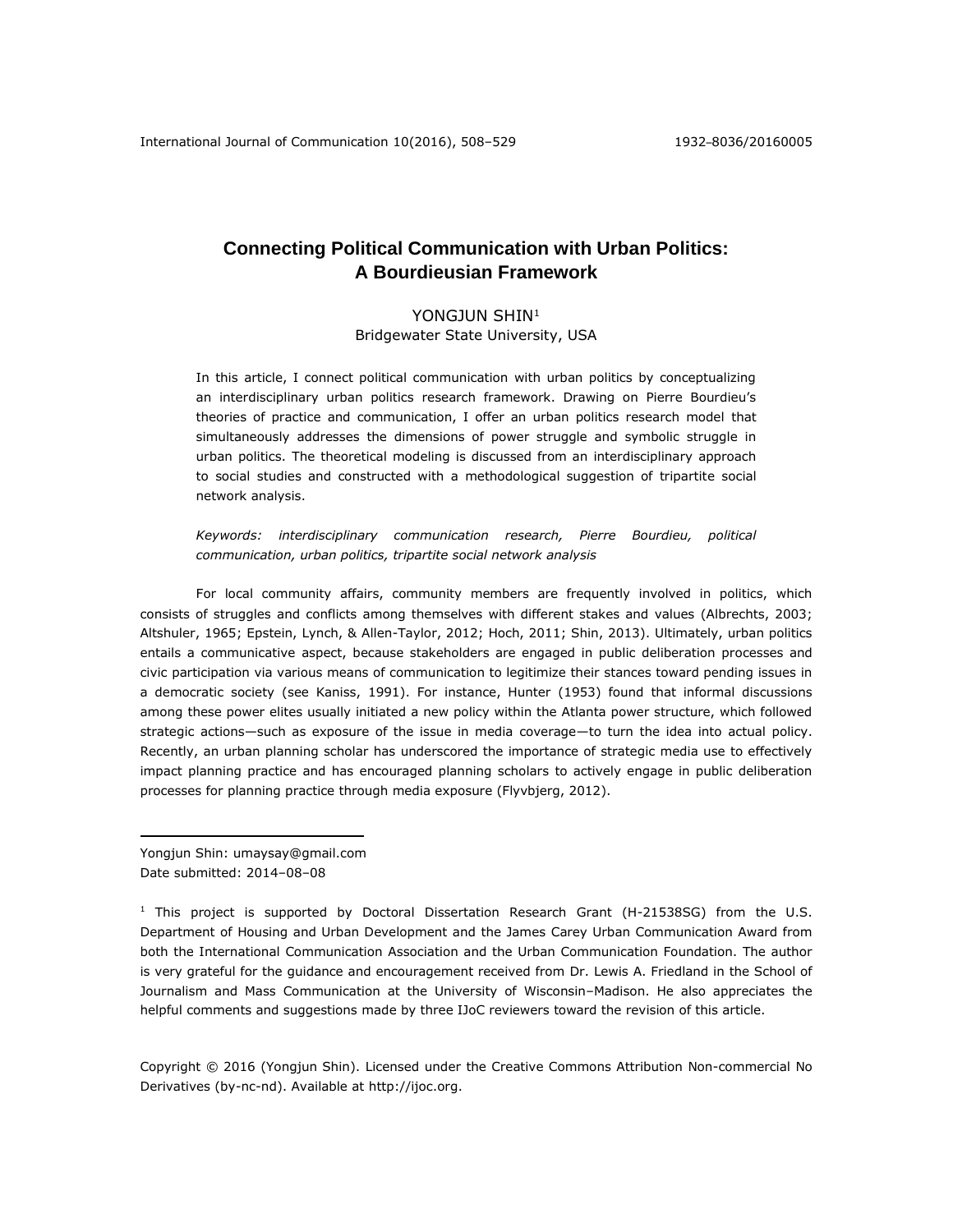To comprehensively probe urban politics, an interdisciplinary research framework, which can deal with both political action and communication, is necessary. However, little research assesses how political communication specifically is involved in urban affairs. Hence, I build an interdisciplinary research model that can deal with two dimensions of urban politics: power struggle and symbolic struggle. With a theatrical metaphor, the model suggests a systematic mapping project of the *backstage* power struggle and the *onstage* symbolic struggle by integrating an analysis of deeds with an analysis of words.

In the power struggle, stakeholders are involved in such political activities as lobbying, donation, protest, coalition formation, voting, policy making, and legal actions to obtain power in the form of the ability to exert influence on community issues. These activities are physical and tangible, and every physical action has a symbolic aspect as people make sense of it by creating a meaning out of it. On the other hand, stakeholders are engaged in the symbolic struggle by disseminating linguistic messages about community issues to the public to obtain public legitimacy [\(Shin, 2009a\)](#page-22-1). Therefore, the analysis of symbolic struggle focuses on linguistic strategies and impacts of stakeholders' public discourses. For this model, I define such physical political actions as position-takings in the power struggle while analyzing frames for public discourses in the symbolic struggle.

For the theoretical foundation, I draw on Pierre Bourdieu's theories of practice and communication, mainly because Bourdieu's theories enable us to scrutinize urban politics to uncover logics behind the dynamics while identifying reformist possibilities and potential in individuality, or individual politics, which is socially generated and evaluated. In short, Bourdieu's theory accounts for human agents' practices according to the formula [(habitus)(capital)] + field [\(Bourdieu, 1988\)](#page-18-2). Put simply, whereas a field provides an objective structure as a social arena where people maneuver to compete for higher positions with capitals as sought-after stakes to exert power over others, habitus, as a socially shaped subjective inner system for perception and practice, leads the people to make individual choices of action to achieve their objectives. Hence, Bourdieu's theory can help us avoid a mechanical explanation of human actions, which treats the individual only as a homophilious agent of a group [\(Shin, 2013,](#page-22-0) [2014\)](#page-22-2). Also, his theory of communication provides a more realistic view of the public deliberation process. Therefore, this study links two streams of Bourdieusian research and builds an integrated research framework for investigating urban politics.

To translate the theoretical framework into an empirical research model with Bourdieu's relational mode of social research, I employ tripartite network analysis—an applied network analysis method based on formal concept analysis, or Galois lattice—by integrating two bipartite network analyses: one for the link between stakeholders and their position-takings and the other for the link between stakeholders and their public discourses. A Galois lattice diagram illustrates the linkages among specific stakeholders, their choices of actions (position-takings), and their public discourses. Indeed, the Galois lattice can serve as an effective method for not only conducting urban politics research but developing civic engagement strategy, because it identifies specific stakeholders, their strategies, and their connections in a certain local politics. We will revisit the practicality of the method in the conclusion.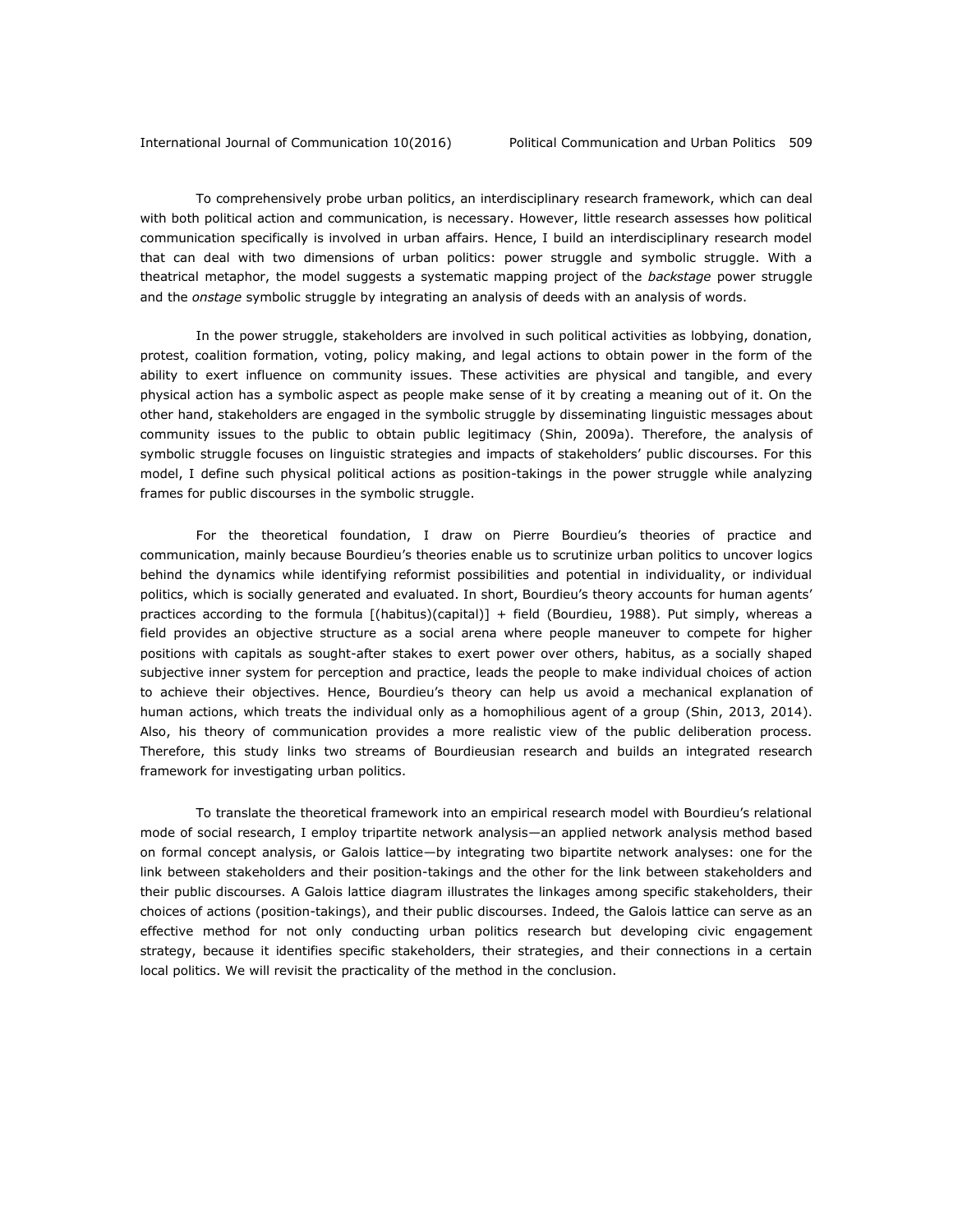#### **Bourdieu's Communication Theory for Political Communication Research**

Bourdieu's theories are widely used and applied in a range of disciplines and research areas, including political communication. However, Bourdieu's theory of communication has not sufficiently been reviewed and employed by political communication scholars to investigate political public discourses. Most political communication research has revolved around the ideas of assessing the impacts of the media institution on other social institutions and reforming the journalistic field with Bourdieu's field theory [\(Benson, 2004,](#page-18-3) [2006,](#page-18-4) [2009;](#page-18-5) [Benson & Neveu, 2005;](#page-18-6) [Hallin, 2005;](#page-20-3) [Klinenberg, 2005;](#page-21-2) [Schudson, 2005\)](#page-22-3), as Bourdieu is also critical of the negative influence of journalism on politics through symbolic violence toward social minorities without an internal control system, such as peer reviews among journalists [\(Bourdieu, 1998a](#page-19-0)).

Indeed, Bourdieu was concerned about the journalistic autonomy, because he was aware that journalism plays a crucial role to keep political leaders in check and accountable, and that recognitionoriented intellectuals threaten the autonomy by taking advantage of the journalism field [\(Swartz, 2003\)](#page-22-4). He was also critical of the fact that technocrats and journalists dominate the public discourse space while delegitimizing the opinions from such underrepresented groups as grassroots activities, immigrants, the unemployed, and labor activities as irrational and unrealistic in the neoliberal conservative economic discourses [\(Bourdieu, 1998a](#page-19-0); [Swartz, 2003\)](#page-22-4).

Along this line, Bourdieu's interest in communication lies in language as an instrument of practice, based on Wittgenstein's and Nietzsche's interest in the pragmatic aspects of language, which views language as a form of social action or practice. Bourdieu criticizes a purely linguistic conception of communication rooted in Chomsky's competence-performance distinction and symbolic interactionism, which focuses on the study of symbolic exchanges for understanding and interpretation by viewing language as an autonomous and homogeneous object [\(Bourdieu, 1977,](#page-18-7) [1991;](#page-18-8) [Snook, 1990\)](#page-22-5). However, linguistic choices and practices always occur in situations, which are rooted in social institutions as constraining structures. Bourdieu [\(1991\)](#page-18-8) contends that such a purely linguistic approach fails to take into account the social conditions of linguistic use and the power relations between communicators, which indeed influence individual's linguistic expressions. In short, we should be aware that "the relations of communication par excellence—linguistic exchanges—are also relations of symbolic power in which the power relations between speakers or their respective groups are actualized" [\(Bourdieu, 1991, p. 37\)](#page-18-8). For instance, in *Language and Symbolic Power*, Bourdieu [\(1991\)](#page-18-8) elaborates on how linguistic exchanges reveal power relations by assessing rites of passage.

He finds that the Kabyle's ritual of circumcision creates a fundamental division in the social order between the uncircumcised child and the circumcised child, the whole set of uncircumcised children and the set of circumcised adults [\(Bourdieu, 1991\)](#page-18-8). It even separates the young boy not only from his childhood but from women and the feminine world, including his mother, by connecting the mother with such languages as humidity, greenness, rawness, spring, milk, and blandness. The ritual eventually ends up consecrating or legitimizing the arbitrary boundary by fostering misrecognition of the arbitrary nature of the constraint and encouraging the misrecognition as legitimate. Hence, rites of passage ultimately operate as rites of institution [\(Bourdieu, 1991\)](#page-18-8). Thus, according to Bourdieu's sociolinguistic approach, to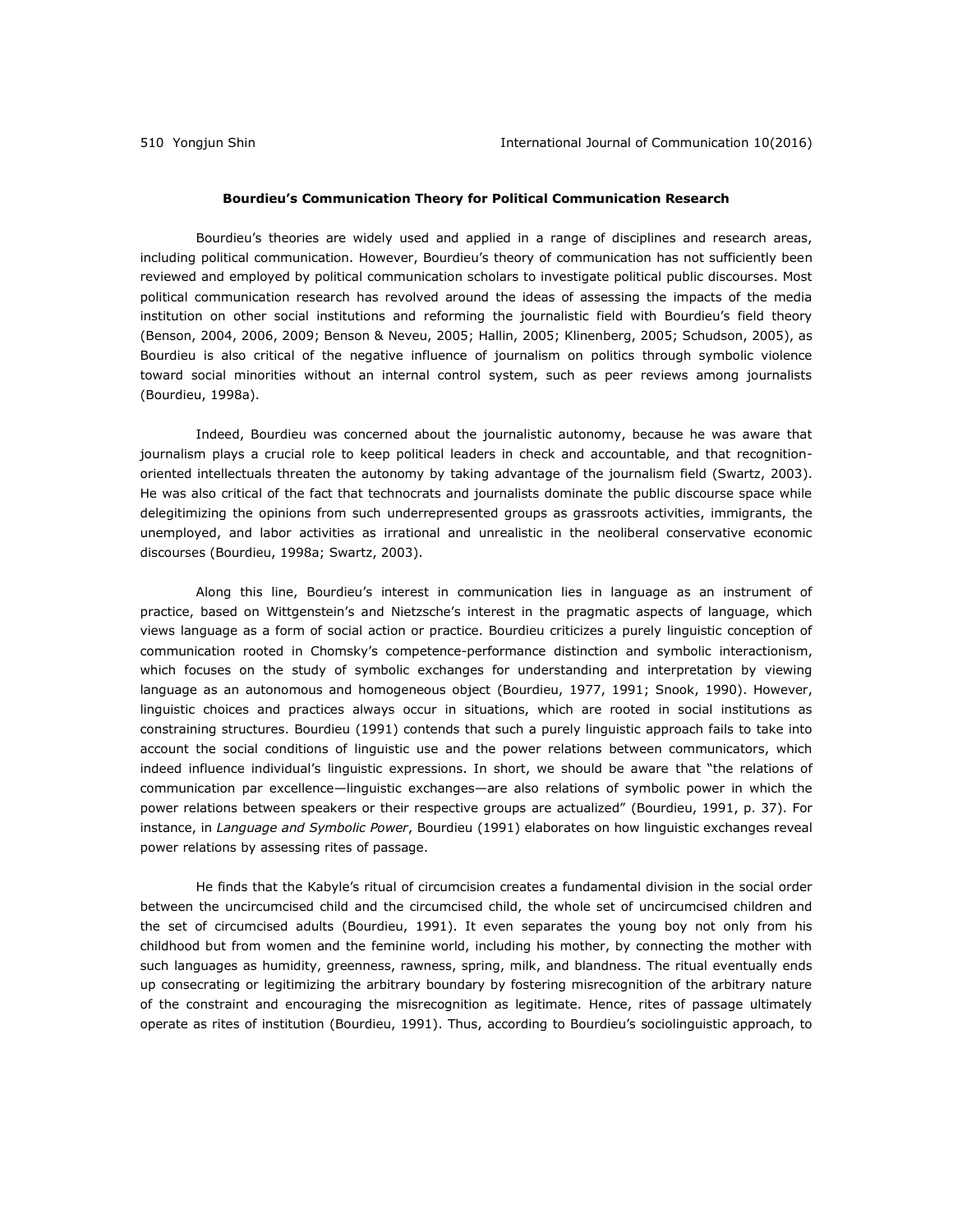truly assess the linguistic values between communicators, we need to analyze the languages in a relational mode, which aims to identify the overall structure of linguistic uses.

When it comes to political discourse analysis, his analysis of political representation demonstrates how professional politicians monopolize political discourses from their constituents, who lack cultural and economic capital, in the form of representative democracy [\(Bourdieu, 1991\)](#page-18-8). For instance, Bourdieu [\(1984\)](#page-18-2) presented his analytic model by demonstrating how different social classes—the working class and the bourgeoisie—were engaged in contrasting modes of political expression in his book *Distinction: A Social Critique of the Judgment of Taste*. He found that the working class relied on ethos-based political expressions, which were derived from their everyday ethical judgment-making practices, and the bourgeoisie used logos-based political discourses, which were rooted in intellectual mastery of political knowledge and languages [\(Bourdieu, 1984\)](#page-18-2).

Based on Bourdieu's theory of communication to assess social agents' and entities' public discourses, which are presumed to speak to the public on social issues, Boussofara-Omar [\(2006\)](#page-19-1) demonstrates how the second president of Tunisia—who had taken the presidency in a coup d'état in 1987—adopted the presidential linguistic habitus, which was detected in the president's words by analyzing the changes in the handwritten draft of his first political address. Unlike his predecessor, who used diverse linguistic codes in Tunisian Arabic, French, and Classical Arabic/Modern Standard Arabic, for his public speeches, the new president spoke his first public political speech only in Fushaa, formal literary Arabic, which is considered as the linguistic locus of eloquence.

By so doing, the new president made the other linguistic codes and practices inappropriate and symbolically determined the nature of the new regime [\(Boussofara-Omar, 2006\)](#page-19-1). This case demonstrates how a politician's change in political habitus affects his or her change in political discourse by adapting his or her linguistic habitus to the constraints from the field of national politics. In short, Boussofara-Omar's analysis provides an analytic model for inquiring into the relationship between the microanalysis of linguistic practices and the macroprocesses of contextual structures.

Furthermore, in regard to urban politics, the 1995 Chicago heat wave case, which caused about 750 heat-related deaths in Chicago over five days, demonstrates how Bourdieu's theory of communication can be applied to investigate the symbolic struggle among the stakeholders in the city. According to Klinenberg's (2003) analysis of the city's public relations campaign to manage the crisis, the city officials disseminated public discourses to cope with the critiques about their roles in the crisis and direct public outrage toward other organizations by defining and framing the disaster to legitimize their stances. The Chicago officials deployed such classic denial strategies as literal denial, interpretive denial, silencing, denial of responsibility, blaming the victim, euphemism and renaming, and isolation. For instance, the Chicago Mayor's Commission defined "heat wave as a unique meteorological event" [\(Klinenberg, 2003, p.](#page-21-3)  [181\)](#page-21-3) in its isolation denial strategy.

In short, the city's public relations campaign changed the local government's organizational capacity to address the crisis by emboldening the relevant government agencies' denials of their responsibilities. Klinenberg (2003) maintains that the government's crisis management strategy through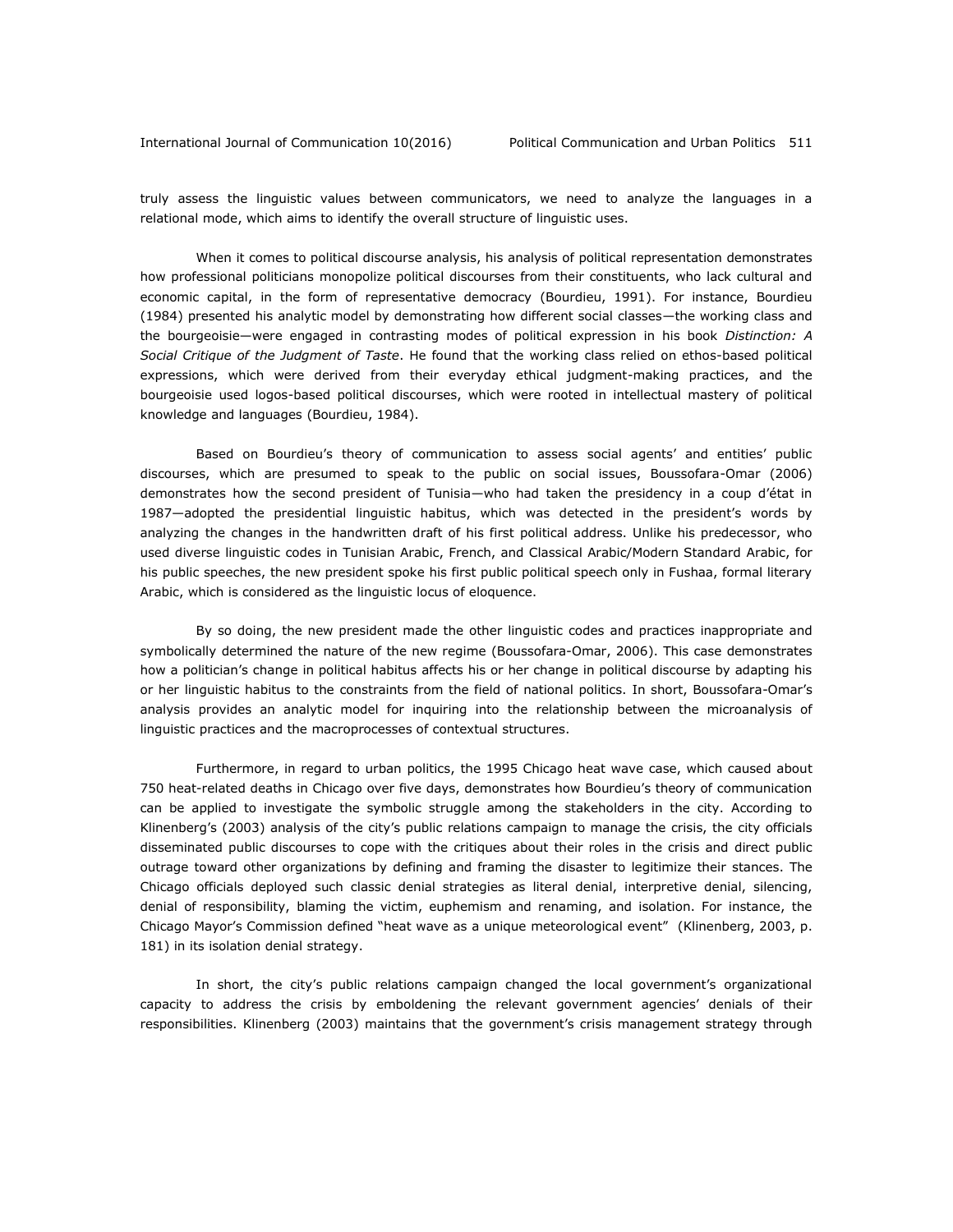public relations campaign demonstrates legitimate symbolic violence [\(Bourdieu, 1991\)](#page-18-8), which defines the way ordinary citizens make sense of city affairs, by holding a legitimate authority to establish not only the official accounts of major events and handling processes but the languages that frame the public discourses. Hence, Bourdieu's theory of communication offers us an opportunity to view stakeholders' linguistic uses as a symbolic struggle for public legitimacy.

In sum, as elaborated in Bourdieu's theory of practice, any discourse as practice is also largely shaped by a linguistic habitus:

a set of socially constituted dispositions that imply a propensity to speak in certain ways and to utter determinate things (an expressive interest), as well as a competence to speak defined inseparably as the linguistic ability to engender an infinite array of discourses that are grammatically conforming, and as the social ability to adequately utilize this competence in a given situation; and, on the other side, a linguistic market, i.e., a system of relations of force which impose themselves as a system of specific sanctions and specific censorship, and thereby help fashion linguistic production by determining the "price" of linguistic products. [\(Bourdieu & Wacquant, 1992, p. 145\)](#page-19-2)

In short, people engage in communications based on their linguistics as socially constructed subjective dispositions rooted in linguistic markets as objective structures of discourse. Therefore, to realistically address the dynamical public deliberation process, the public sphere can be reconceptualized as *a field of public discourse* "with the distribution of capital—both material capital in the larger field of power and cultural capital within the public sphere" [\(Calhoun, 2010, p. 326\)](#page-19-3). The symbolic struggle in the field of politics consists of a field of perceptional construction in which stakeholders engage in linguistic legitimization or manipulations with symbolic efficacy.

#### **Constructing the Symbolic Struggle in Urban Politics**

With Bourdieu's theory of communication for urban politics and the case examples, we can depict that stakeholders choose their words to inform or persuade the public of their stances, which are often articulated as sense-making themes or frames in public discourse, in accordance with their linguistic habitus, which are often rooted in their political habitus. Eventually, we can identify and assess each stakeholder's political linguistic habitus within the political linguistic market in an urban politics.

In terms of urban politics, we can conceptualize the *political linguistic market* as a competing and relatively horizontal space of public discourses, compared with other linguistic markets in professional fields and everyday conversations embedded in social status and categories, because it is hard to evaluate and hierarchically locate each public discourse within a political linguistic market as an objective structure. However, the value of political discourses can also be established, depending on prevailing political ideologies in specific geographic areas. For instance, liberal political discourses have a higher value in urban areas such as San Francisco, Washington, DC, and other liberal cities due to their own unique historical paths, and conservative political discourses are more powerful and highly regarded in Mesa, AZ, Oklahoma City, and other conservative cities in the United States [\(Tausanovitch & Warshaw, 2014\)](#page-22-6).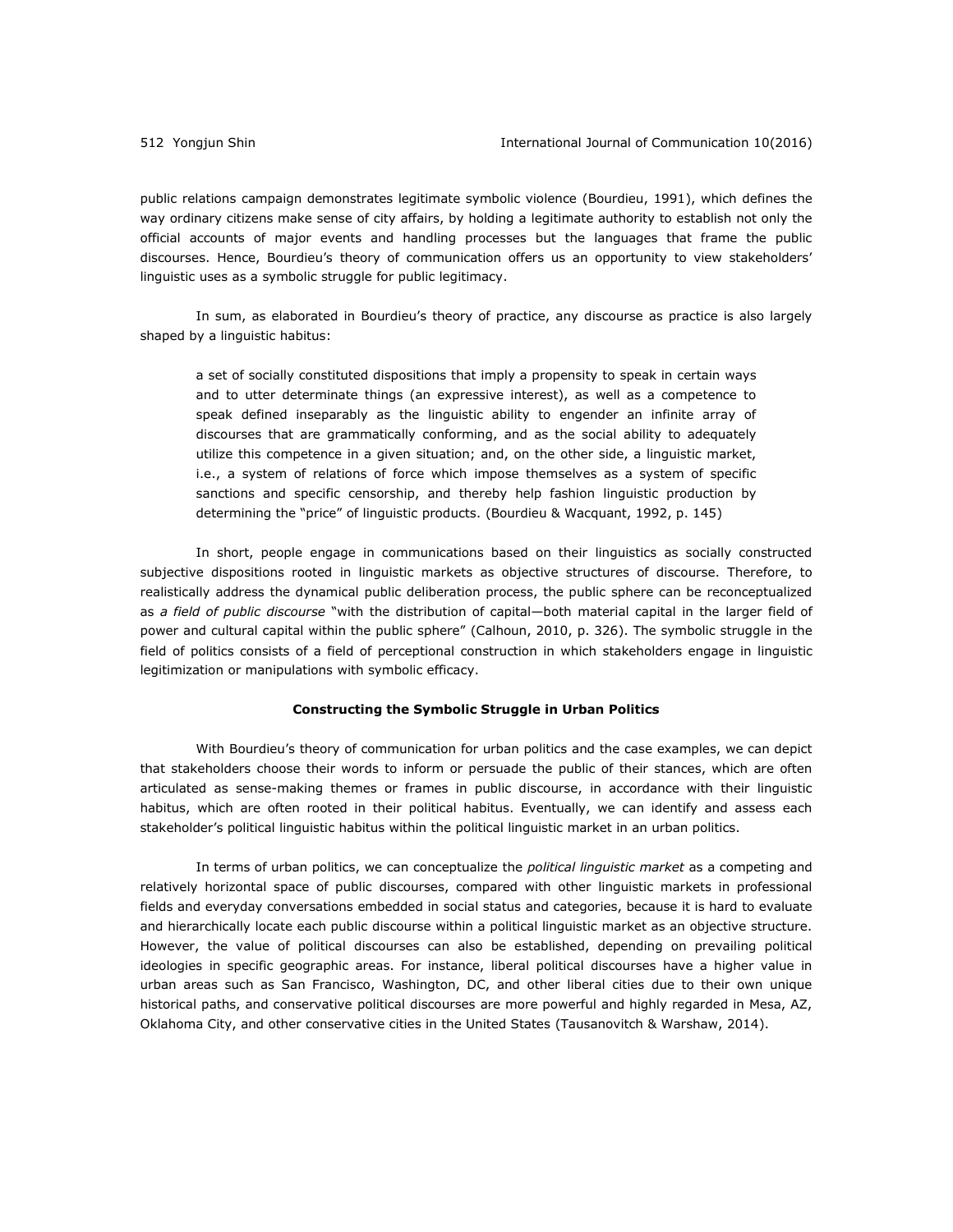We need to be aware that not every stakeholder's public discourse is always congruent with his or her *political linguistic habitus*, because some stakeholders deceptively employ public discourses to engage in urban politics. Hence, there exist correspondences and discrepancies between stakeholders' political linguistic habitus and their actual public discourses. We also need to take mass media into account, because they are involved in urban politics by having influence on public discourse through their coverage, although they do not usually display their interests in urban politics. Active stakeholders are publicly engaged in symbolic struggle by reacting to mass media's coverage and other stakeholders' public discourses and disseminating their opinions and information to the public, taking advantage of emergent information and communication technologies such as social media. Hence, in terms of communication media ecology, it is necessary to address the symbolic struggles undertaken in both electronic social media and local mass media spaces (as illustrated later in Figure 3). Finally, to translate the symbolic struggle in a systematic mode, framing analysis is useful, through which we can identify stakeholders' discrete public discourses in the form of frames or themes.

For the purpose of framing analysis for the symbolic struggle, we can see framing as a sociological macroconstruct, which refers to modes of presentation that communicators use when stakeholders present some information with preexisting schemas of understanding the social world [\(Shoemaker & Reese, 1996\)](#page-22-7). For instance, stakeholders use frames to reduce the complexity of an issue and to make the issue cognitively accessible to the public. Therefore, even sophisticated public policies sometimes are portrayed to be simple ideological or political social programs. We can reconstruct the symbolic struggle dimension with a stakeholder-by-frame bipartite network through formal concept analysis. Ultimately, I integrate the symbolic struggle analysis with the power struggle analysis to create a comprehensive analysis model through a stakeholder-by-frame-by-stakeholder's position-taking, tripartite network analysis.

#### **Constructing the Power Struggle Dimension With Bourdieu's Theory of Practice**

Many urban studies scholars have applied Bourdieu's popular concepts—such as habitus, field, capital, and reflexive sociology—in their research on social capital for community development [\(Fallov,](#page-20-4)  [2010\)](#page-20-4); sense of place [\(Hillier & Rooksby, 2005\)](#page-20-5); urban lifestyle [\(Baviskar, 2003;](#page-18-9) [Scheiner & Kasper,](#page-22-8)  [2003\)](#page-22-8); spatial segregation and gentrification [\(Pattaroni, Kaufmann, & Thomas, 2012\)](#page-21-4); and urban planning [\(Edman, 2001;](#page-19-4) [Howe & Langdon, 2002\)](#page-20-6). In addition, several urban scholars have employed Bourdieu's theories—mainly the field theory—to assess urban politics [\(Gopakumar, 2009;](#page-20-7) [Huxley, 2002;](#page-21-5) [Prieto &](#page-21-6)  [Wang, 2010\)](#page-21-6).

For instance, Prieto and Wang (2010) use Bourdieu's theory of practice to create an analytic framework for national politics by conceptualizing participants' strategies based on their habitus and capitals in their relevant fields during China's socioeconomic reform process. Gopakumar (2009) applies the field notion to urban politics in India, examining how diverse stakeholders compete or collaborate with one another to spur infrastructure development in two different cities. These studies are limited to the extent that they merely reinterpret urban phenomena through Bourdieu's concept of field and are unable to demonstrate how other related concepts help complete our understanding of urban politics.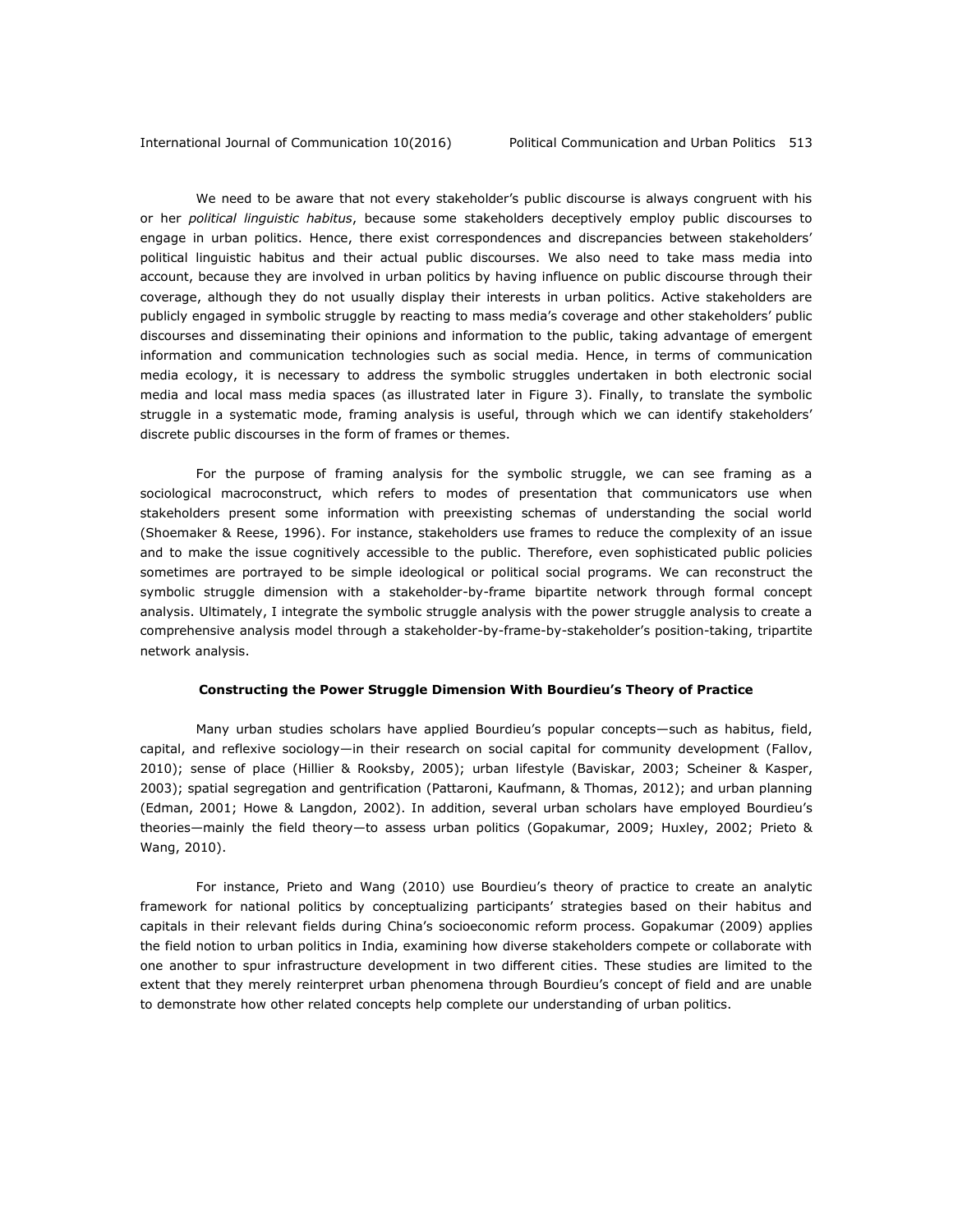Indeed, the notion of *field* is organically connected to concepts of capital and habitus, because a field operates as an objective hierarchical structure of individuals, whose positions are determined by capitals and whose subjective actions are driven by habitus. It is also a relaxed and flexible research construct or perspective, which is used to assess a certain inquiry domain by considering its historical particularity and by looking for a universal pattern or rule over various social domains, which is constrained by its existing social conditions [\(Bourdieu, 1985;](#page-18-10) [Bourdieu & Wacquant, 1992\)](#page-19-2). In other words, while many social scientists are eager to identify some generic patterns in different social realmsof which attributes are shaped by such social conditions as societal institutions—they have to take the historical trajectory of each social domain, which creates its unique, particular properties in it. For instance, if we propose to assess an urban politics in a city, we need to find out the core elements and the logics in the urban politics, which are also repeatedly discovered in other cities' politics, while probing the unique characteristics in the urban politics, which are constructed by the city's own history. Hence, drawing on Bourdieu's theory, urban politics is also considered a field in which stakeholders struggle and compete to carry through their goals for specific urban affairs and eventually hold stronger positions in the field [\(Shin, 2013\)](#page-22-0).

As shown in Figure 1, a field of urban politics can be conceptualized as consisting of multiple subfields, which are differentiated across social domains, and three dimensions in it: (1) *inter-subfields* politics between subfields, (2) *intra-subfield politics*—politics among stakeholders within the same subfield, and (3) *intra-field politics*—politics among stakeholders across different subfields within a field, mostly in the form of coalition. The framework functions as a tentative baseline for constructing a field of urban politics. Preliminarily, we can conceptualize a local community as a social space for the local subfields, or social realms, which are in general composed of the local *polity*, *businesses*, and *civic organizations* when it comes to local politics. Although the three subfields, which are in general conceptualized as public, private, and civic sectors, are universal in modern democratic societies, they can be inductively identified in more detail and redefined according to the unique situation of each urban politics.

The subfields compete or cooperate with one another for survival and reproduction. This is conceptualized as the *inter-subfields* politics. At a micro level, the struggles among individual stakeholders within each subfield participating in urban politics are conceived as the *intra-subfield* politics. In addition, since the interactions and transactions among stakeholders are complicatedly intertwined in that individual stakeholders from the same subfield also compete or cooperate with stakeholders from other subfields for desired resources and power, the between-individual stakeholders' politics across different subfields are defined as the *intra-field* politics. This preliminary framework of urban politics provides a starting point for constructing an urban politics based on an empirical study through which unique subfields of urban politics can be identified and conceived.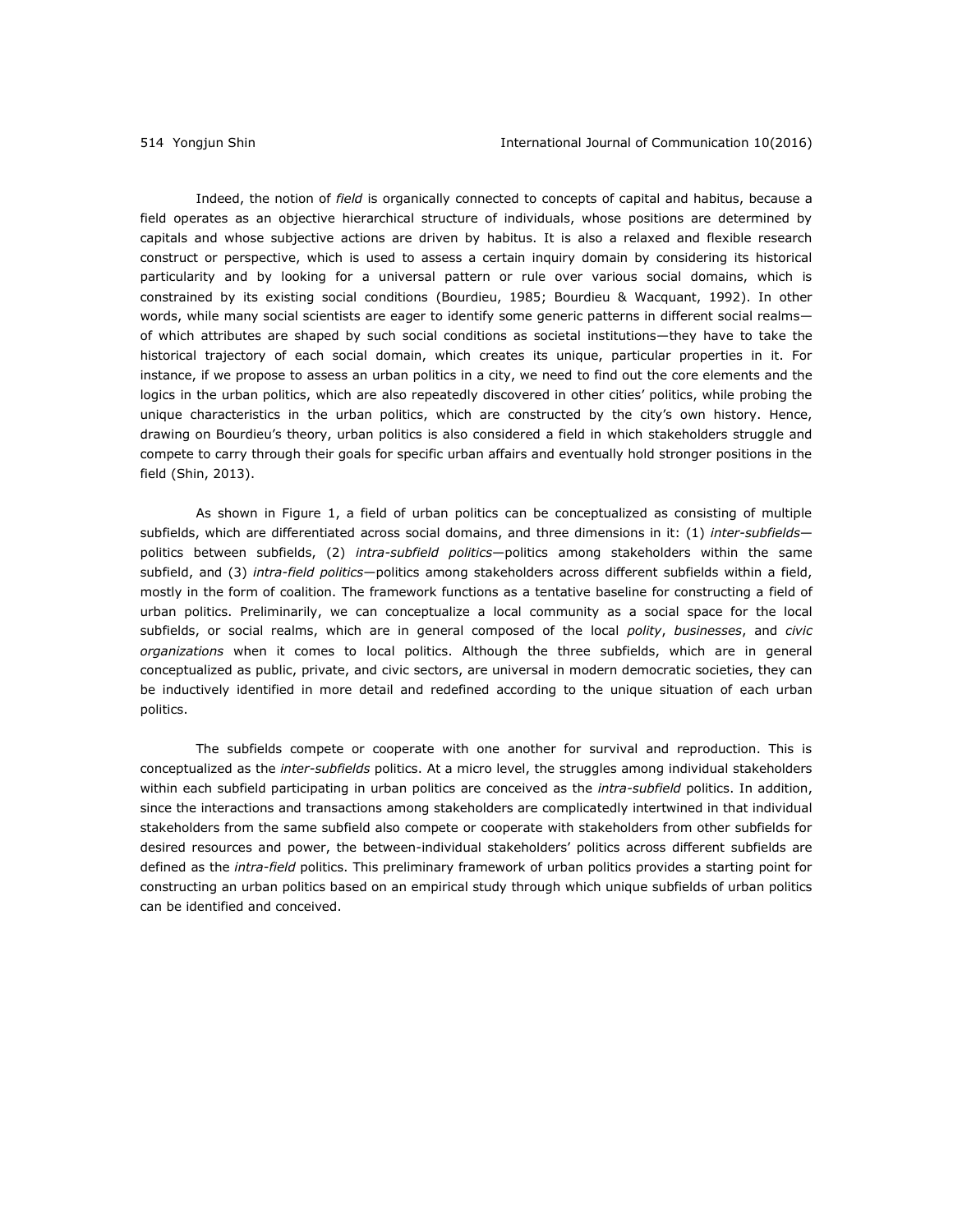

*Figure 1. Three dimensions of urban politics and the field of urban politics as the space of positions.*

Since the field of urban politics becomes activated and tangible only when a specific issue occurs in a local community, it always entails a space for position-takings on specific urban issues. In short, a field of urban politics is composed of a space of social positions, which are located on accumulated capitals, and concomitantly a space of position-takings, which are clustered based on the choices of actions for a certain urban issue. For instance, Stone (1976, 1989) investigated Atlanta city government's decision-making process and found that the city officials had collaborated with the corporate elite and impeded the neighborhood groups' collaboration. The city government officials and corporate elite dominated the city politics with political and economic capitals and carried out their policy agendas on behalf of their interests. Many urban politics studies and theories have demonstrated the power of a certain group of local corporate and political elites on local politics [\(Dahl, 1961;](#page-19-5) [Hunter, 1953;](#page-21-1) [Molotch,](#page-21-7)  [1976\)](#page-21-7).

### **Integrating Power Struggle With Symbolic Struggle Through a Tripartite Network**

Bourdieu is eclectic in terms of research methods, using both ethnographic qualitative and statistical quantitative analyses, but his major theory building for field, capital, and habitus depends on a relational mode of quantitative analysis, or correspondence analysis, which is a multivariate statistical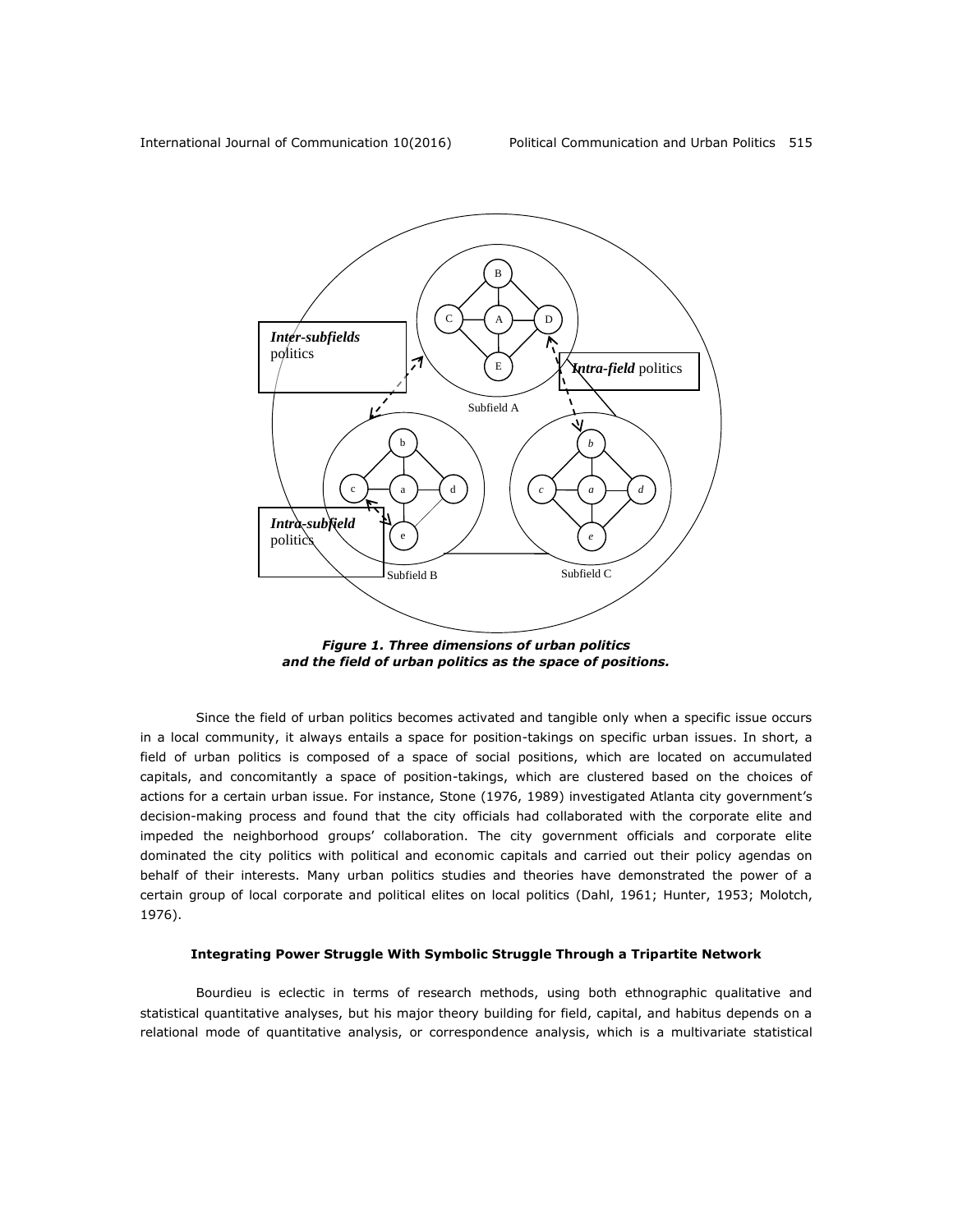technique for presenting a set of data in a two-dimensional graphical way [\(see Greenacre, 1983\)](#page-20-8), because it is "a relational technique of data analysis whose philosophy corresponds exactly to what, in [his] view, the reality of the social world is" [\(Bourdieu & Wacquant, 1992, p. 96\)](#page-19-2). Bourdieu [\(1984,](#page-18-2) /1988, 1996, [2005\)](#page-19-6) has shown the correspondences between the space of positions in fields and spaces of positiontaking, regarding cultural taste, higher education, and housing in French society. Along with Bourdieusian relational epistemology, some scholars have introduced formal concept analysis, or Galois lattice analysis, for urban politics research [\(Shin, 2013\)](#page-22-0) and organizational research [\(Emirbayer & Johnson, 2008\)](#page-20-9), because it enables us to identify specific linkages between stakeholders and their position-takings on an issue through a diagram.

While correspondence analysis is useful to generalize clustered relationships between groups of people's social positions and their position-takings—in other words, people' choices of action; for instance, relationships between social classes and types of leisure—I introduced formal concept analysis as another relational analysis method. It is advantageous to identify specific relationships between particular stakeholders and their choices in the power and symbolic struggles in a certain local politics. Also, while correspondence analysis provides an excellent mapping tool to show a comprehensive hierarchical structure in a research domain by locating actors on a map based on their social positions and positiontakings, it is often challenging to gain necessary research data from community leaders and high-ranking decision makers in urban politics. Such data as capitals, associations, and activities are often private and not revealed to the public. In contrast, the necessary data for formal concept analysis can be gathered relatively easily by analyzing public documents and mass media contents because those materials can be treated as a public history repository from which researchers can cull key actors and events. For instance, Shin [\(2009a\)](#page-22-1) gathered and analyzed five years of local news media reports on low-income housing policy in a mid-sized urban U.S. community and used the data to reconstruct the urban politics through formal concept analysis.

The use of Galois lattices, often called formal concept analysis, is a method of data analysis that identifies hierarchical conceptual structures among data sets [\(Priss, 2006;](#page-21-8) Wolff, 1993). The concept is named after French mathematician Évariste Galois, the founder of Galois theory, a major branch of abstract algebra [\(Duquenne, 1991;](#page-19-7) [Freeman & White, 1993\)](#page-20-10). This two-mode, or bipartite, network analysis can show the structural duality of (1) the actor-by-event structure; (2) the actor-by-actor structure; and (3) the event-by-event structure by analyzing a two-mode network and representing the network configuration simultaneously [\(Freeman & White, 1993\)](#page-20-10).

Tripartite network analysis was initially proposed by Fararo and Doreian [\(1984\)](#page-20-11). They demonstrated how bipartite diagram and matrix equations can be extensively applied in a tripartite case and proposed tripartite lattices of intersections among three or more sets of levels—for example, actors, groups, and events [\(Fararo & Doreian, 1984\)](#page-20-11). Based on the mathematical formulation of tripartite lattice analysis, the temporal aspect of civic participation, which adds another level of complexity to the twomode network between actors and actions, also has been investigated [\(Mische & Pattison, 2000\)](#page-21-9). This research proposes to apply tripartite lattice analysis for conducting a stakeholder-by-frame-bystakeholder's position-taking to provide richer analysis of the complex interplay between the power struggle and symbolic struggle among stakeholders on graphic diagrams. The tripartite lattice becomes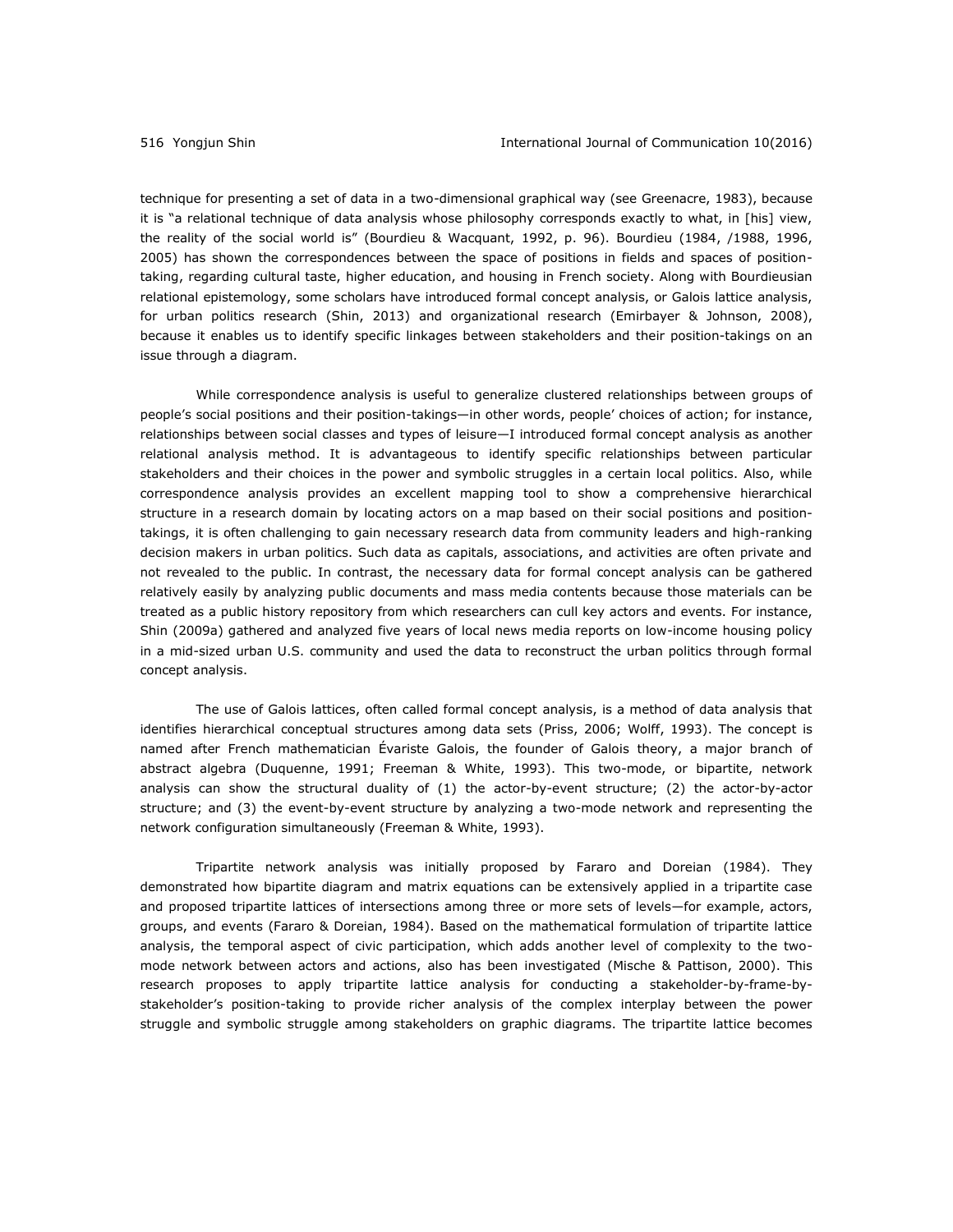possible by solving the actors-by-frames matrix, actors-by-position-takings matrix, and frames-byposition-takings matrix according to a two-mode Galois lattice process.

As shown in Table 1, the lattices show the interpenetration among three two-mode matrices: actors by actions, actors by frames, and actions by position-takings. The arrays of the three modes constitute a symmetrical matrix, which means that there are no within-set relationships, filling the zeros in the diagonal. The tripartite lattice becomes possible by solving the actors-by-frames matrix, actors-byposition-takings matrix, and frames-by-position-takings matrix according to a two-mode Galois lattice process.

|                      |         | <b>Stakeholders</b> |             |              |              | Frames      |           |              |              | Position-takings |         |
|----------------------|---------|---------------------|-------------|--------------|--------------|-------------|-----------|--------------|--------------|------------------|---------|
|                      |         | $S-a$               | $S-b$       | $S-c$        | $S-d$        | $F-1$       | $F-2$     | $F-3$        | $F-4$        | $P - A$          | $P - B$ |
| Stakeholders         | $S-a$   | 0                   | 0           | $\pmb{0}$    | 0            | 1           | 0         | $\pmb{0}$    | $\pmb{0}$    | 1                | 0       |
|                      | $S-b$   | $\mathbf 0$         | 0           | 0            | 0            | 0           | 1         | $\mathbf 0$  | 1            | $\mathbf 0$      | 1       |
|                      | $S-c$   | $\pmb{0}$           | $\pmb{0}$   | $\pmb{0}$    | 0            | $\mathbf 0$ | 1         | $\mathbf{1}$ | 1            | 1                | 0       |
|                      | $S-d$   | 0                   | 0           | 0            | 0            | $\mathbf 0$ | 0         | 1            | 1            | 1                | 0       |
| Frames               | $F-1$   | $\mathbf{1}$        | $\mathbf 0$ | $\pmb{0}$    | 0            | $\mathbf 0$ | $\pmb{0}$ | $\pmb{0}$    | $\mathbf 0$  | $\mathbf{1}$     | 0       |
|                      | $F-2$   | $\mathbf 0$         | 1           | $\mathbf{1}$ | 0            | $\mathbf 0$ | 0         | $\mathbf 0$  | $\mathbf 0$  | $\mathbf 0$      | 1       |
|                      | $F-3$   | $\mathbf 0$         | $\mathbf 0$ | $\mathbf{1}$ | 1            | $\mathbf 0$ | 0         | $\mathbf 0$  | $\mathbf 0$  | 1                | 0       |
|                      | $F-4$   | $\mathbf 0$         | 1           | 1            | 1            | 0           | 0         | $\mathbf 0$  | 0            | 1                | 0       |
| Position-<br>takings | $P - A$ | $\mathbf{1}$        | $\mathbf 0$ | $\mathbf{1}$ | $\mathbf{1}$ | 1           | $\pmb{0}$ | 1            | $\mathbf{1}$ | $\mathbf 0$      | 0       |
|                      | $P-B$   | 0                   | 1           | 0            | 0            | 0           | 1         | $\mathbf 0$  | $\mathbf 0$  | 0                | 0       |

*Table 1. A Tripartite Network Matrix in a Context of Urban Politics.*

*Note.* 1 refers to existence of a relation between a set of extent and intent. 0 means that there is no relation between them.

As shown in Figure 2, the tripartite lattice diagram represents an exact mirror image of the topdown orderings and the bottom-up orderings. The diagram represents each element in a given set—in this case, stakeholders, frames, and position-takings—with a dual pair of nodes: one corresponding to the row label for the element in the original matrix and one corresponding to the column label. Reading upward from a certain stakeholder, we find the frames and the position-takings associated with the stakeholder [\(Mische & Pattison, 2000\)](#page-21-9). In this way, we can uncover all stakeholders and frames connected with each position-taking. In addition, we can identify the within-set orderings. For instance, we can see that certain stakeholders and position-takings linked with certain frames are a subset of another frame. For example, in Figure 2, on the left-hand diagram, frame 3 (F-3), which is linked with stakeholder d (S-d) and positiontaking A (P-A), is a subset of frame 4 (F-4), which is connected with S-b.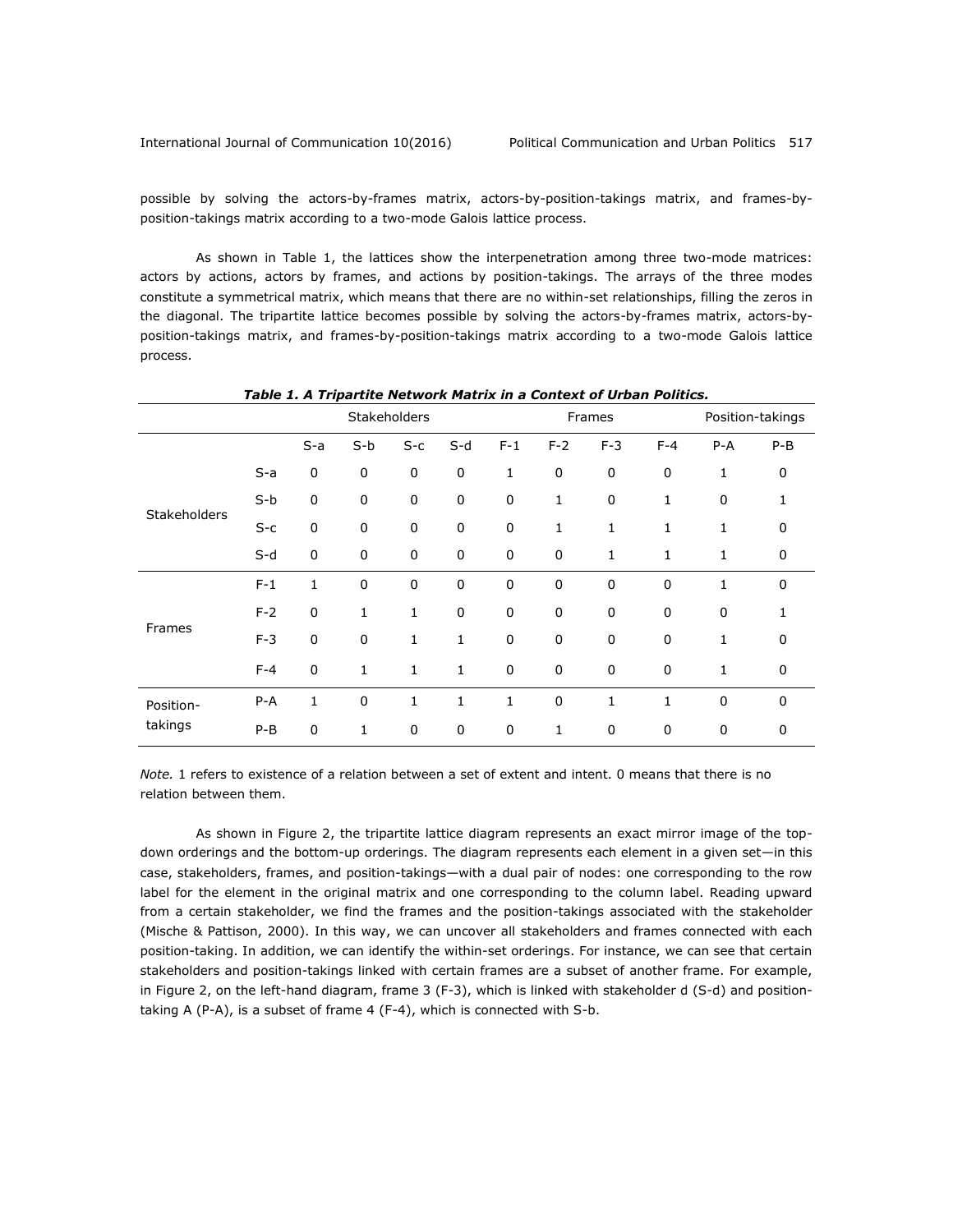

*Figure 2. A tripartite line diagram of stakeholders by frames by position-takings.*

However, it is not easy to identify the connections among the three modes. As the numbers of stakeholders, frames, and position-takings increase, the diagram becomes more complicated, and it becomes harder to recognize the linkages. A software program called Concept Explorer makes this task easier. As shown in Figure 2, Concept Explorer enables us to identify the linkages centered on the node we want to focus on. For example, on the right-hand diagram, we can see that position-taking P-A is associated with frames F-1, 3, and 4 and with stakeholders S-a, c, and d. This selection function advances the previous formal concept analysis techniques by making it easier to find specific linkages in a complex lattice diagram. Hence, using a tripartite network analysis, we can investigate and reconstruct the interplay between power struggle and symbolic struggle among stakeholders at a glance. At the same time, we can apply this model for more effective civic engagement by analyzing and reorganizing political coalition and public discourse networks based on a comprehensive monitoring system of local urban politics. This idea is discussed in more detail in the conclusion.

Figure 3 illustrates the connections among stakeholders according to their political actions and public discourses regarding a local low-income housing policy in a mid-sized local community in the United States. This figure in particular indicates the tripartite network centered on a progressive alderperson, Konkel (located at the bottom of the diagram). In this analysis, Shin [\(2009a\)](#page-22-1) found that the city alder, the main policy maker, was connected with other progressive city politicians based on her pro-policy stance (choice of action) with such themes as public policy as a "tool for social remedy," "social benefit," and "successful policy" (choice of language) to legitimize her choice of action.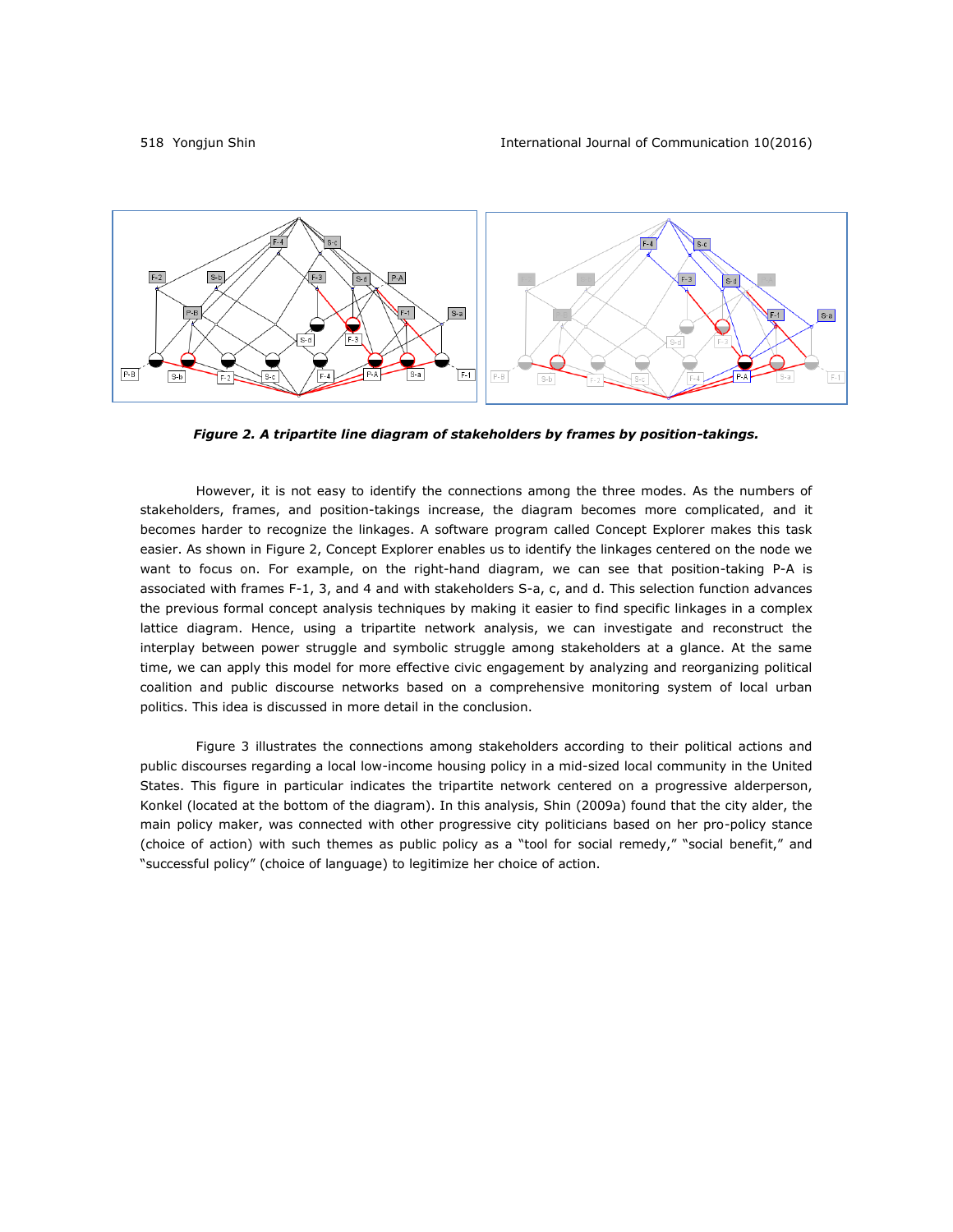

*Figure 3. Tripartite network example centered on Alder Konkel.*

Galois lattice analysis can be used to construct a field of urban politics. The lattice method enables us to identify specific associations among stakeholders' positions and their position-takings. Although we can identify an overall configuration of urban politics with the field theory and Galois lattice analysis, to extend the investigation of the operating logics in the power struggles of urban politics, we refer to two important concepts in Bourdieu's theory of practice: capitals and habitus.

#### **Investigating Deeper Logics in the Power Struggle With Capitals and Habitus**

Both *capital*, which is multidimensional, and *habitus*, which is the socially constructed subjectivity through repeated experiences and practices, are inseparable from the concept of field, because a field is a social space of relations of force among individuals or among groups that possess the same capital necessary to hold the dominant positions [\(Bourdieu, 1997\)](#page-18-11). In this vein, capital does not simply refer to economic resources; rather, it is embodied in at least three principal forms: *economic*, *cultural*, and *social* [\(Bourdieu, 1986\)](#page-18-12). The form, the efficacy, and the value of capital vary, contingent on different fields. To systematically understand the dynamics in each subfield of urban politics, we need to assess various capitals as an "energy of social physics" (Bourdieu, 1990, p. 122) and not merely as media for social transaction.

Theoretically, media is the main conceptual tool for understanding social integration, in which different types of media—for example money, power, and communication—function to integrate different social domains (see [Habermas, 1987;](#page-20-12) [Parsons, 1968,](#page-21-10) [1969\)](#page-21-11). However, media are not always exchanged for maintaining the integration of social systems, but are instead sought as resources for distinguishing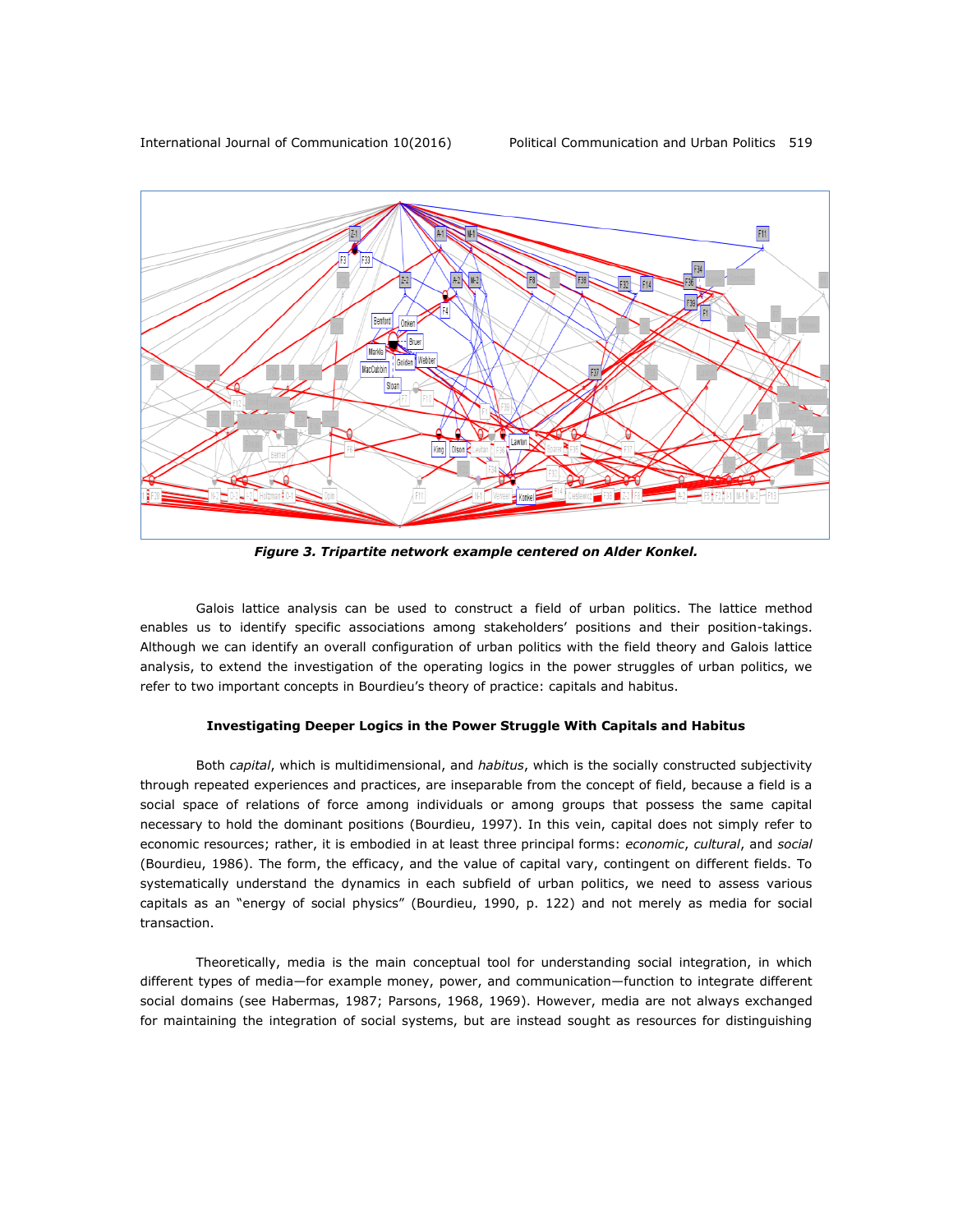and dominating social positions through struggle [\(Shin, 2009b\)](#page-22-9). Bourdieu (1986) addresses this with a different definition: that of *capital*. Bourdieu's concept of capital enables us to assess core logics of urban politics.

Hence, we postulate that stakeholders are likely to act and to be located on different subfields according to the capitals they seek to possess. For instance, the stakeholders in the subfield of local business groups are more likely to seek economic capital, but local politicians might be more interested in obtaining nonmaterial capital such as political power. Most urban growth research has demonstrated that urban affairs, including land use, are controlled by local urban growth coalitions, which consist of private interest groups. For instance, an investigation of San Diego urban growth has uncovered the urban growth coalition among various interest groups such as corporate investors, developers, landlords, bankers, land use attorneys, building trades unions, realtors, utility companies, the economic development corporation, and the chamber of commerce [\(Damashek, 1995\)](#page-19-8). The coalition attempts to make economic capital by increasing urban density and intensifying city land use.

Nevertheless, the notion of capital is not sufficient to explain the deeper logic of stakeholders' different choices of action or strategies in urban politics, even when the stakeholders pursue the same capital in the same subfield. The intra-subfield politics can be more complicated in that some stakeholders may choose unconventional courses of action to obtain the same capital or different capitals. For this, Bourdieu's concept of habitus is useful, because habitus, or "bodily knowledge," which is inscribed in social agents' bodies by past experience, serves as the foundational logic of practice even for calculative, rational activity such as seeking capitals in urban politics [\(Bourdieu, 2001\)](#page-19-9). Whereas a field provides objective rules, habitus brings out the actors' subjective gut feelings for and reaction to the rules in certain ways (Bourdieu, 1998b).

Hence, we presume that those stakeholders who have different habitus end up choosing different position-takings or strategic actions than other stakeholders in the same subfield of urban politics. In this vein, we can also postulate that the stakeholders who have alternative habitus are expected to work as challengers or reformers in a subfield of urban politics, because they might seek to introduce alternative standards and stakes into the field against those who defend autonomous principles of extant judgment in the arena of a continuing collision in the field [\(Bourdieu, 1997;](#page-18-11) [Bourdieu & Wacquant, 1992;](#page-19-2) [Shin, 2013,](#page-22-0) [2014\)](#page-22-2).

When it comes to urban politics, even though the influence of the conventional urban growth coalition or "growth machine" on urban development is predominant in many urban areas, some cases demonstrate how alternative local politics can be shaped by stakeholders with alternative stakes and backgrounds. For instance, Santa Cruz, CA, has been historically known as one of the most progressive cities in the United States, where the alliance of various social activist groups has controlled the city council and the urban development [\(Gendron & Domhoff, 2009\)](#page-20-13). This unique growth-control urban politics, which is strongly interlinked with civic engagement, has been driven by the composition of the politics-participants, which are neighborhood activists; environmentalists; and faculty, staff, and students at the University of California, Santa Cruz [\(Gendron & Domhoff, 2009\)](#page-20-13). Indeed, Santa Cruz local business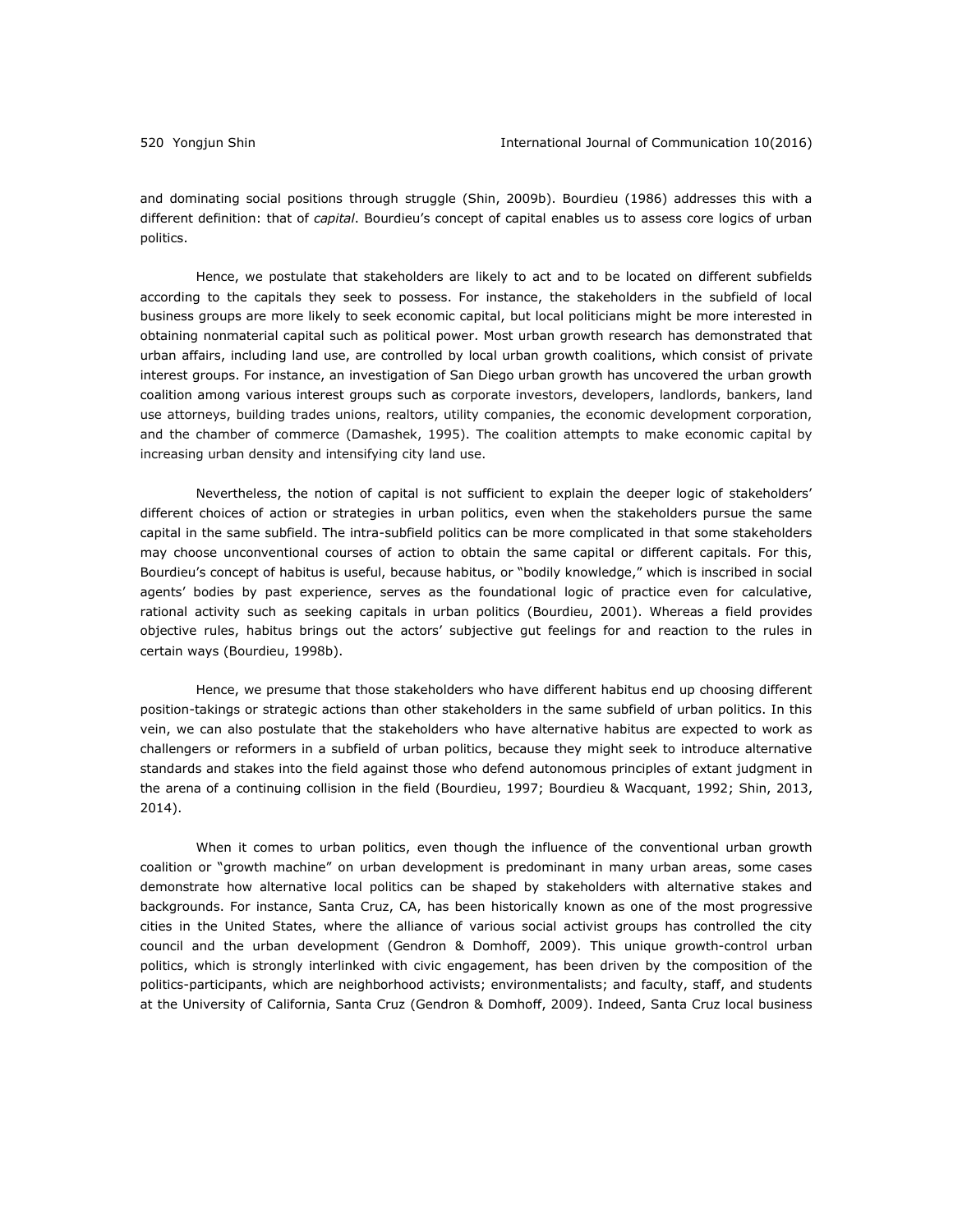leaders expected a new campus of the University of California to become a modern research institute that could promote local economic growth when UC Santa Cruz was established in the 1960s.

Yet, contrary to the expectations of local businesspeople, the university has committed to liberal arts and research-oriented education and attracted many liberal-minded people to local small businesses. Due to this unique collegiate atmosphere, when the Santa Cruz growth coalition came up with plans for urban development such as widening highways, building new access roads to the beach and boardwalk area, and expanding the downtown, it confronted an unexpected challenge from a faculty-staff-student coalition that was supported by neighborhood activists and environmentalists to tip the political scales against growth [\(Gendron & Domhoff, 2009\)](#page-20-13). This case shows how stakeholders with liberal political habitus can create a strong antigrowth coalition to control urban politics.

#### **Discussion and Conclusion**

Many political communication scholars have overlooked local community politics while focusing on national and international political agendas and the effects or impacts of political communication messages on audiences' political behaviors. I have intended to persuade communication scholars to pay attention to local community politics, since a local community, as a practical school [\(Schudson, 1998\)](#page-22-10) or least unit to practice democracy [\(Friedland, 2001\)](#page-20-14), profoundly and directly influences our daily lives. And when we study politics, including urban politics, in not only communication but practice dimensions, we are able to assess the dynamics in a comprehensive way, because there always exists interplay between human agents' words and deeds.

With these issues in mind, I have theoretically developed an interdisciplinary research framework by integrating political communication into urban politics research that can assess the complex dynamics in local urban politics by mapping the networks of power struggle and symbolic struggle through tripartite network analysis, drawing on Bourdieu's theories of practice and communication and a methodological suggestion of tripartite social network analysis. Particularly, his concept of field enables us to envision the overarching conceptual and analytic structure of urban politics in their power struggle and symbolic struggle dimensions. I present a graphic depiction of the proposed Bourdieusian integrated urban politics model in Figure 4.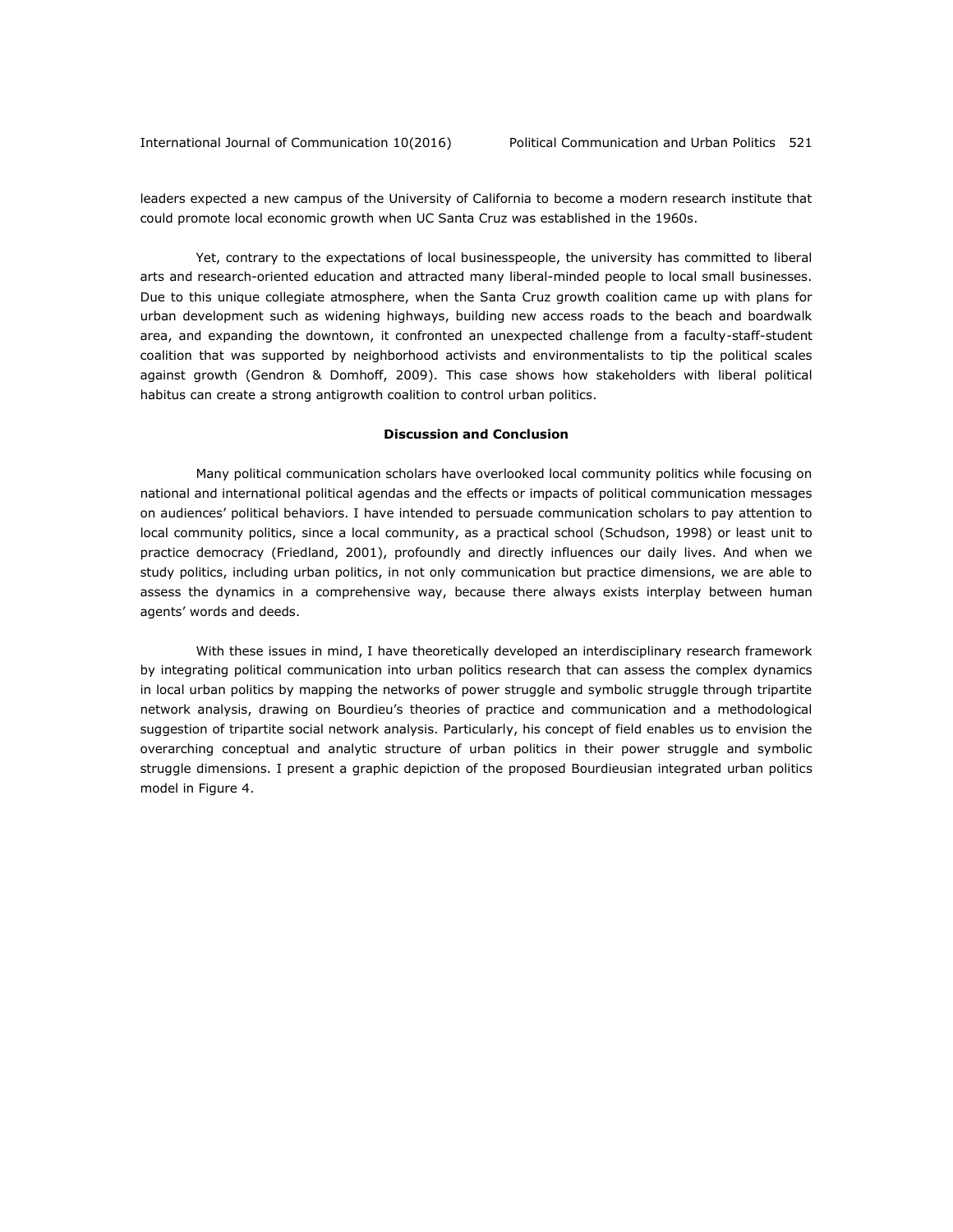

*Figure 4. Bourdieusian-integrated urban politics model. Note.* Letters in the smallest circles refer to individual stakeholders. The different letter styles in the circles represent shared identities in different subfields.

The largest circle in the model in Figure 4 represents the normal structure of most communities in modern societies. Thus, this represents an ideal, typical model of the community structure in terms of urban politics. Although this study does not address the external factors of urban politics, we need to acknowledge that such external factors as national and international political and economic changes can influence local urban politics, particularly in the age of globalization. Since this model is not designed to address the impacts of such macro social environments on urban politics, it is limited to the investigation of urban politics at the meso-micro level. It will call for another modeling with the field theory to conceptualize the meso-macro politics among diverse subfields in local, national, and international structures, which might require us to reconfigure the types of subfields.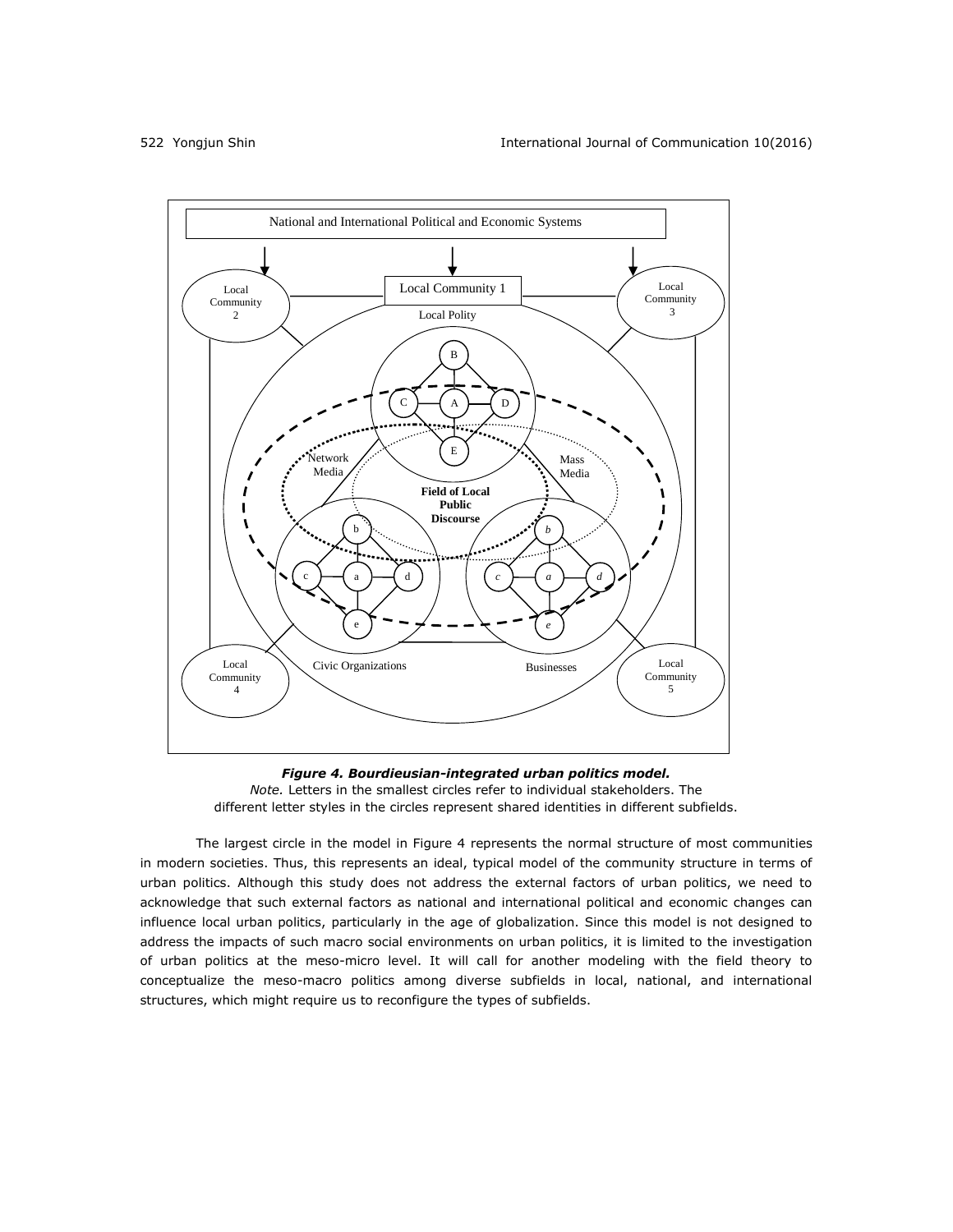There are two major elements in terms of the local community's environment. The first element is its relationship with national and international political and economic systems. The second element is its relationship with other local communities. Although local communities have been emphasized to promote regionalism for particularity, sustainable development, diversity, and social equality [\(Barnett, 2001;](#page-18-13) [Dunford, 1988\)](#page-19-10), local communities also have structural homology, particularly in civic and political aspects. Therefore, a local community is a form of region along with this community structure. In other words, a community is regionally developed but socially structured.

When a single community is broken down into some elements illustratively, it is composed of multiple subfields, or social realms. To recapitulate, there are three main subfields when it comes to urban politics: local polity, civic organizations, and businesses. The local polity refers to a range of political actors—government agencies, bureaucracies, and the legislative apparatus of local community. The civic organizations are the broad associational networks of local community, and they range from social movement groups to neighborhood associations to religious organizations to service clubs and other kinds of elements. These ranges of associations are familiar in the literature all the way from de Tocqueville (1831[/1969\)](#page-19-11) through Putnam [\(2000\)](#page-22-11). The third subfield, businesses, is distinguished from civic organizations in the model based on their ultimate goals and material interests.

This model emphasizes the importance of meso-/micro-level power struggles where individual actors struggle with one another to carry out their position-takings. The power struggles can become complicated when actors create their networked political actions according to shared position-takings. In terms of practical value, the emphasis on individual actors' politics enables us to identify reformative potential in urban politics by discovering individuals or groups who have alternative stakes and principles in urban politics and impact on the subfield they belong to. In this way, the public and civic organizations can trace and predict the possible path of urban politics and strategically collaborate with reformative actors through coalitions for urban politics and public advocacy.

In terms of symbolic struggle in urban politics, the field of local public discourse is largely constituted by not only local mass media but actors' network media. On the one hand, the public discourse space created by the mass media—which is represented with a dotted circle in Figure 4—can conceptually cover the entire community. However, even in the local mass media space, each media organization focuses on different actors and their voices and ideas about community issues by framing the issues with certain organizing concepts. In other words, there exist dynamics in the field of the local mass media as local cultural institutions. That is why the local mass media space needs to be understood as participating in symbolic struggle in local politics.

On the other hand, the communication space created by the network media also covers the entire community. In reality, the network media space covers the whole community and the surrounding environment as well, because many community members discuss a wide range of local, national, and international topics by using network media. When it comes to urban politics, actors from diverse subfields are engaged in symbolic struggle over specific local issues. The network media space serves as the public discourse space for not only rational, critical debates but irrational, contentious symbolic struggles where the public discourses are often disturbed and divided. Therefore, the network media enables stakeholders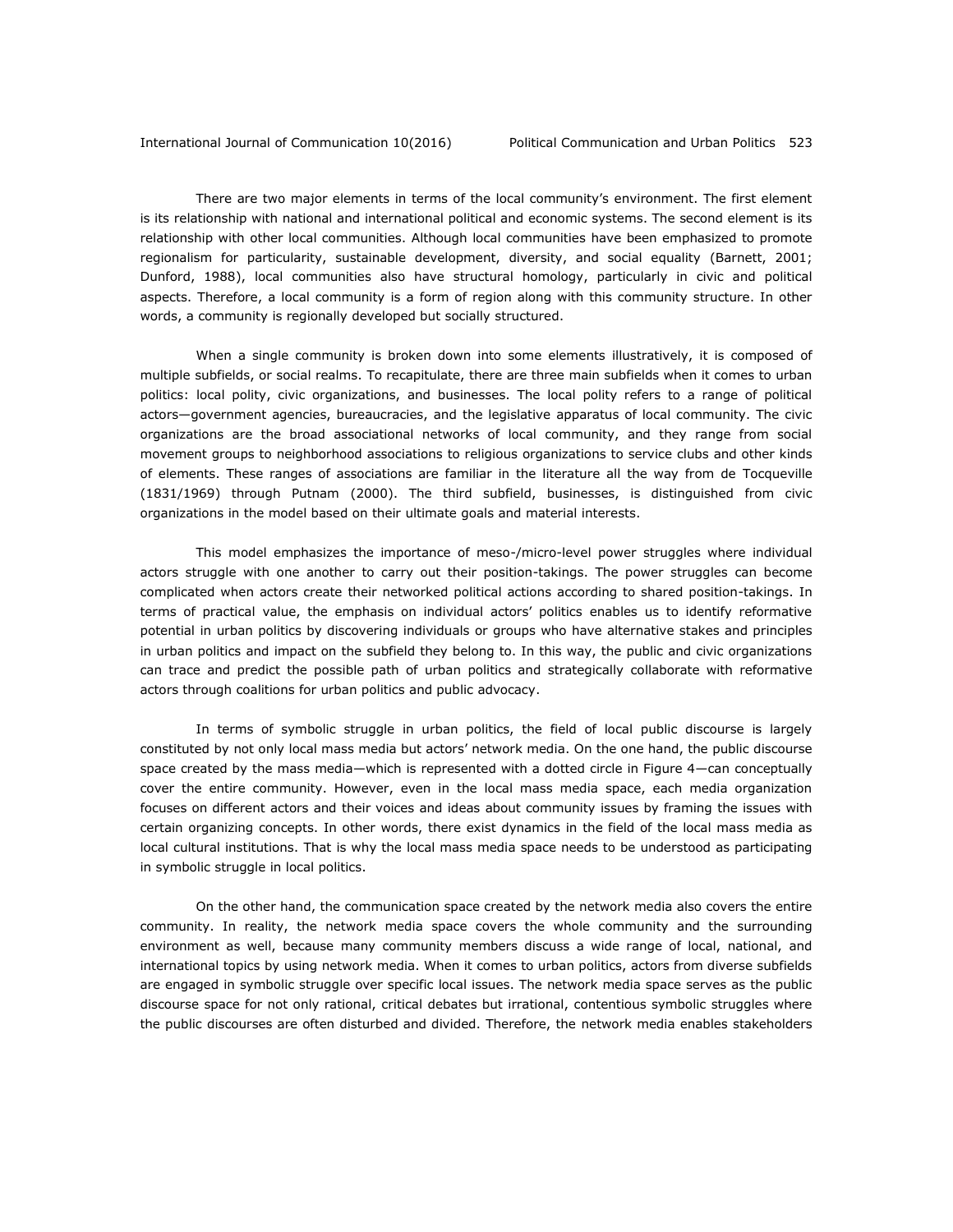to lead informational politics, with which they can disseminate the framed information about the local politics to the public in order to gain public legitimacy for their position-takings [\(Castells, 2001\)](#page-19-12). Nevertheless, we do not have to underestimate the effect of the communication space outside the media spaces, like synchronized and co-present interpersonal or group political communication, while it is impossible to grasp the entire public discourse circulated by word of mouth.

In terms of research methodology, I have introduced formal concept analysis, or Galois lattice analysis, to attune the mode of inquiry with a Bourdieusian relational theoretical framework. First, such multimode network analysis enables us to identify and assess the values of an actor's action and communication in the overall structures of action and communication that operate as given conditions or contexts for the actor. Second, the method provides an advantage to specify individual actors' actions and communications rather than to depict the aggregated relations between actors and their choices of action and communication. As a result, it can ultimately help us to deal with urban politics substantively by designing strategic political action and communication to individually address uncovered actors' politics.

We can use this research framework as a practice model to strategically engage in urban politics from a normative perspective. I argue that Bourdieu's theory of practice illuminates reform potential because it conceives a field as "the locus of relations of force—and not only of meaning—and of struggles aimed at transforming it, and therefore of endless change" [\(Bourdieu & Wacquant, 1992, p. 103\)](#page-19-2). While there are central players in a field who try to uphold orthodox principles of actions, there are also marginal players who have heretical values and interests and thereby own the potential to become the innovators in the field [\(Bourdieu, 2004\)](#page-19-13). Through a Bourdieusian analytical framework, we might identify the actors who have alternative principles in urban politics and the impact they have on the subfield they belong to, and collaborate with them to develop effective coalition networks for urban politics.

To this end, I suggest the value of developing a comprehensive *urban politics monitoring system*, through which the public or civic organizations can project the possible coalitions in the field of urban politics and strategically collaborate with certain actors through networked, ad hoc civic politics over specific community issues. In the private sector, corporate managers already use such stakeholder mapping strategies—identifying stakeholders' interests and power levels and predicting possible coalitions by using mapping tools—to effectively respond to stakeholders' needs and crises [\(Boutilier, 2009;](#page-19-14) [Mitchell,](#page-21-12)  [Agle, & Wood, 1997\)](#page-21-12). In a similar way, we can actualize an urban politics monitoring system by creating a database of core community actors' subfields (professional areas), capitals (interests or stakes), habitus, and position-takings (choices of action regarding community affairs). Then the public or civic organizations can use this database, gathered in the form of a matrix and analyzed through Galois lattice analysis, to identify possible associations of actors based on their commonalities.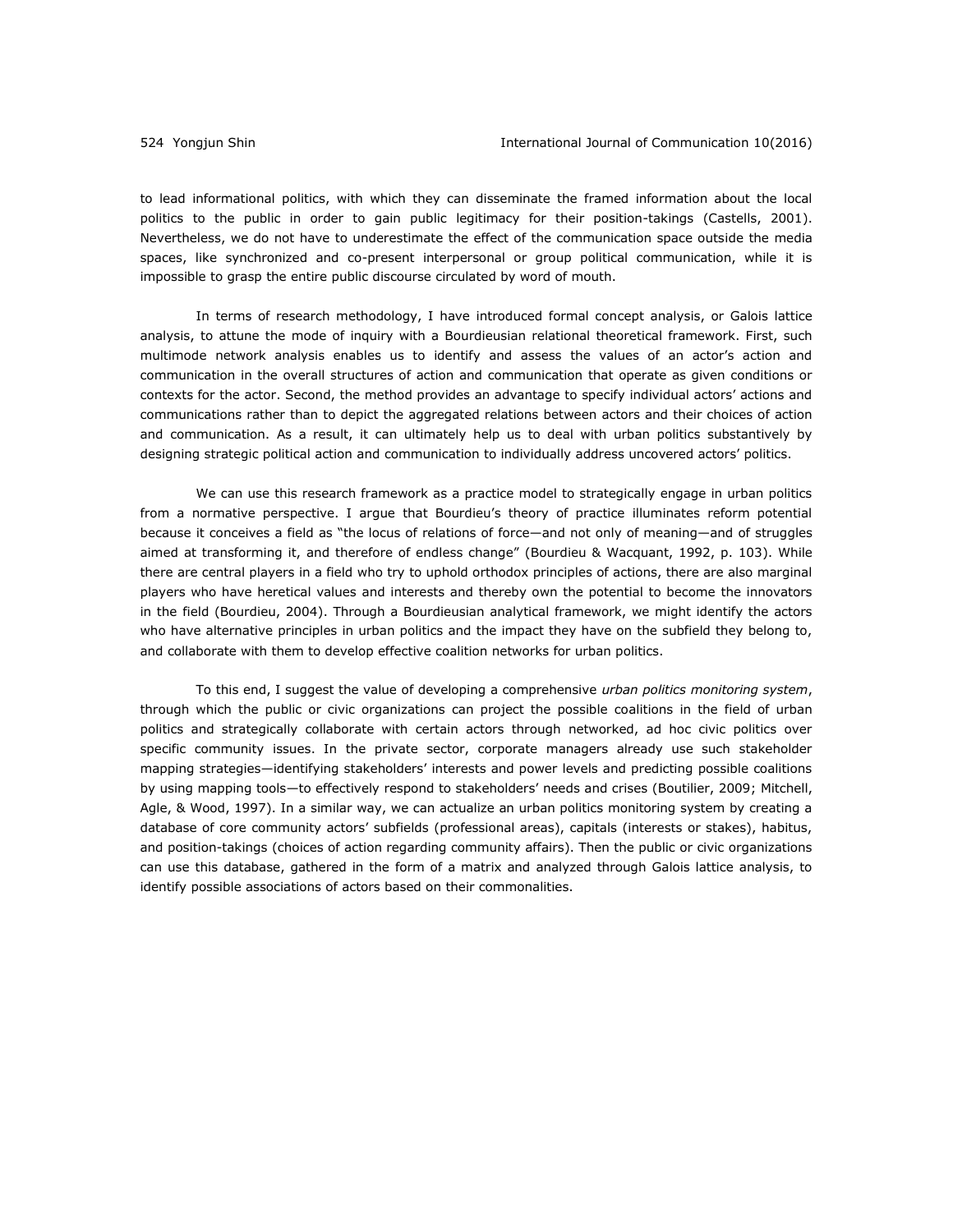#### **References**

- <span id="page-18-0"></span>Albrechts, L. (2003). Reconstructing decision-making: Planning versus politics. *Planning Theory, 2*(3), 249–268.
- <span id="page-18-1"></span>Altshuler, A. A. (1965). *The city planning process: A political analysis*. Ithaca, NY: Cornell University Press.
- <span id="page-18-13"></span>Barnett, J. (2001). *Planning for a new century: The regional agenda*. Washington, DC: Island Press.
- <span id="page-18-9"></span>Baviskar, A. (2003). Between violence and desire: Space, power, and identity in the making of metropolitan Delhi. *International Social Science Journal, 55*(175), 89–98.
- <span id="page-18-3"></span>Benson, R. (2004). Bringing the sociology of media back in. *Political Communication, 21*(3), 275–292.
- <span id="page-18-4"></span>Benson, R. (2006). News media as a "journalistic field": What Bourdieu adds to new institutionalism, and vice versa. *Political Communication, 23*(2), 187–202.
- <span id="page-18-5"></span>Benson, R. (2009). Shaping the public sphere: Habermas and beyond. *American Sociologist, 40*(3), 175– 197.
- <span id="page-18-6"></span>Benson, R., & Neveu, E. (2005). *Bourdieu and the journalistic field*. Malden, MA: Polity.
- <span id="page-18-7"></span>Bourdieu, P. (1977). The economy of linguistic exchanges. *Social Science Information, 16*(6), 645–668.
- <span id="page-18-2"></span>Bourdieu, P. (1984). *Distinction: A social critique of the judgment of taste* (R. Nice, Trans.). Cambridge, MA: Harvard University Press.

<span id="page-18-10"></span>Bourdieu, P. (1985). The genesis of the concepts of habitus and field. *Sociocriticism, 2*(2), 11–24.

- <span id="page-18-12"></span>Bourdieu, P. (1986). The forms of capital. In J. G. Richardson (Ed.), *Handbook of theory and research for the sociology of education* (pp. 241–258). New York, NY: Greenwood Press.
- <span id="page-18-8"></span>Bourdieu, P. (1988). *Homo academicus* (P. Collier, Trans.). Stanford, CA: Stanford University Press.
- Bourdieu, P. (1990). *The logic of practice* (R. Nice, Trans.). Cambridge, UK: Polity.
- Bourdieu, P. (1991). *Language and symbolic power* (G. Raymond & M. Adamson, Trans.). Cambridge, MA: Harvard University Press.
- <span id="page-18-11"></span>Bourdieu, P. (1996). *The state nobility: Elite schools in the field of power* (L. C. Clough, Trans.). Oxford, UK: Polity.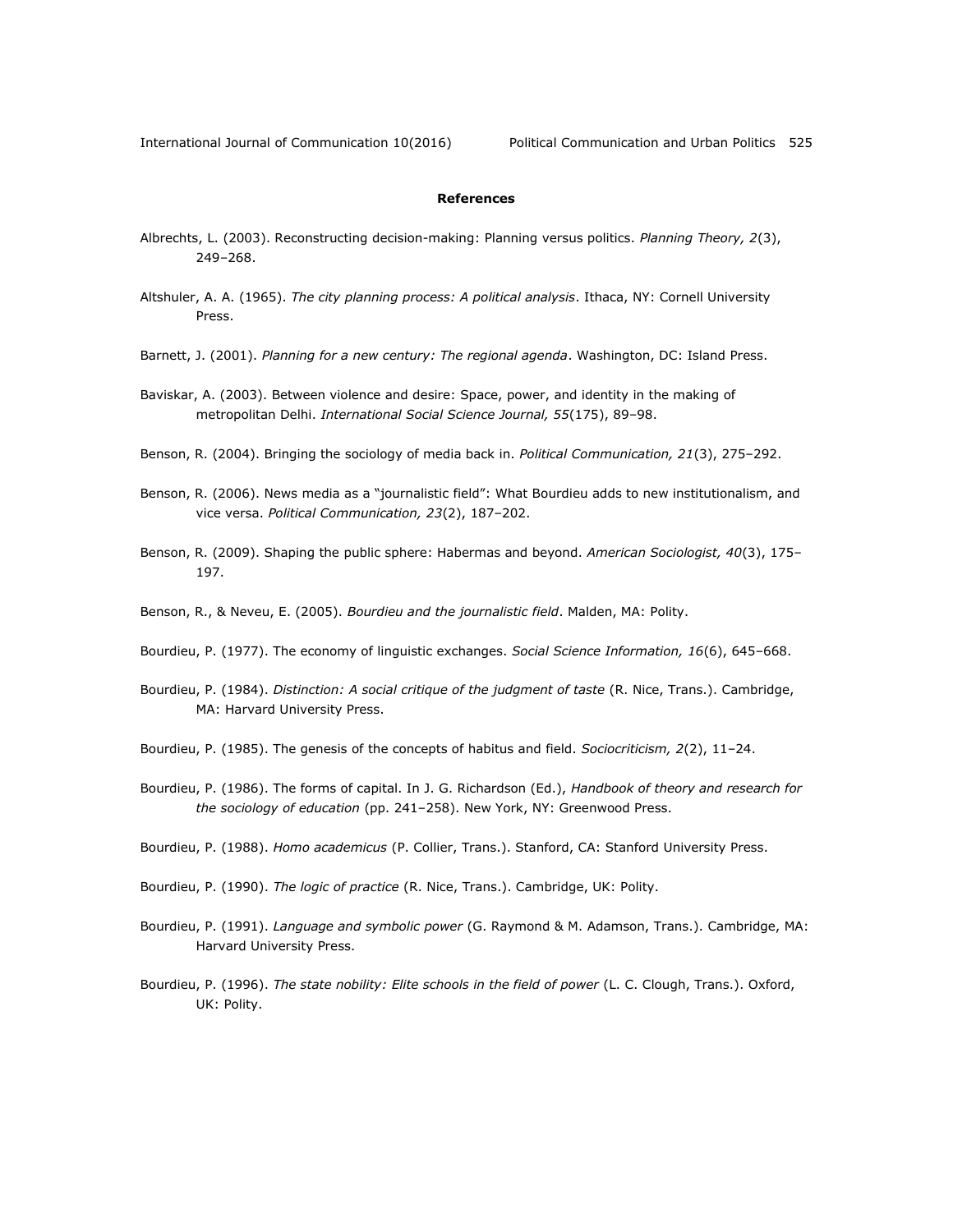Bourdieu, P. (1997). *The rules of art: Genesis and structure of the literary field*. Cambridge, UK: Polity.

<span id="page-19-0"></span>Bourdieu, P. (1998a). *On television* (P. P. Ferguson, Trans.). New York, NY: New Press.

Bourdieu, P. (1998b). *Practical reason: On the theory of action*. Cambridge, UK: Polity.

- <span id="page-19-9"></span>Bourdieu, P. (2001). *Pascalian meditations* (R. Nice, Trans.). Stanford, CA: Stanford University Press.
- <span id="page-19-13"></span>Bourdieu, P. (2004). *Science of science and reflexivity* (R. Nice, Trans.). Cambridge, UK: Polity.
- <span id="page-19-6"></span>Bourdieu, P. (2005). *The social structures of the economy* (C. Turner, Trans.). Malden, MA: Polity.
- <span id="page-19-2"></span>Bourdieu, P., & Wacquant, L. J. D. (1992). *An invitation to reflexive sociology*. Chicago, IL: University of Chicago Press.
- <span id="page-19-1"></span>Boussofara-Omar, N. (2006). Learning the linguistic habitus of a politician: A presidential authoritative voice in the making. *Journal of Language and Politics, 5*(3), 325–358.
- <span id="page-19-14"></span>Boutilier, R. (2009). *Stakeholder politics: Social capital, sustainable development, and the corporation*. Sheffield, UK: Greenleaf.
- <span id="page-19-3"></span>Calhoun, C. (2010). The public sphere in the field of power. *Social Science History, 34*(3), 301–335.
- <span id="page-19-12"></span>Castells, M. (2001). *The Internet galaxy: Reflections on the Internet, business, and society*. New York, NY: Oxford University Press.
- <span id="page-19-5"></span>Dahl, R. A. (1961). *Who governs? Democracy and power in an American city*. New Haven, CT: Yale University Press.
- <span id="page-19-8"></span>Damashek, N. S. (1995). *Anatomy of failure: Planning and politics in San Diego's North City, 1970–1995.* San Diego, CA: San Diego State University Press.
- <span id="page-19-11"></span>de Tocqueville, A. (1969). *Democracy in America*. New York, NY: Harper & Row. (original work published 1831)
- <span id="page-19-10"></span>Dunford, M. (1988). *Capital, the state, and regional development*. London, UK: Pion.
- <span id="page-19-7"></span>Duquenne, V. (1991). The core of finite lattices. *Discrete Mathematics, 88*(2–3), 133–147.
- <span id="page-19-4"></span>Edman, J. (2001). New directions in theorizing the professions: The case of urban planning in Sweden. *Acta Sociologica, 44*(4), 301–311.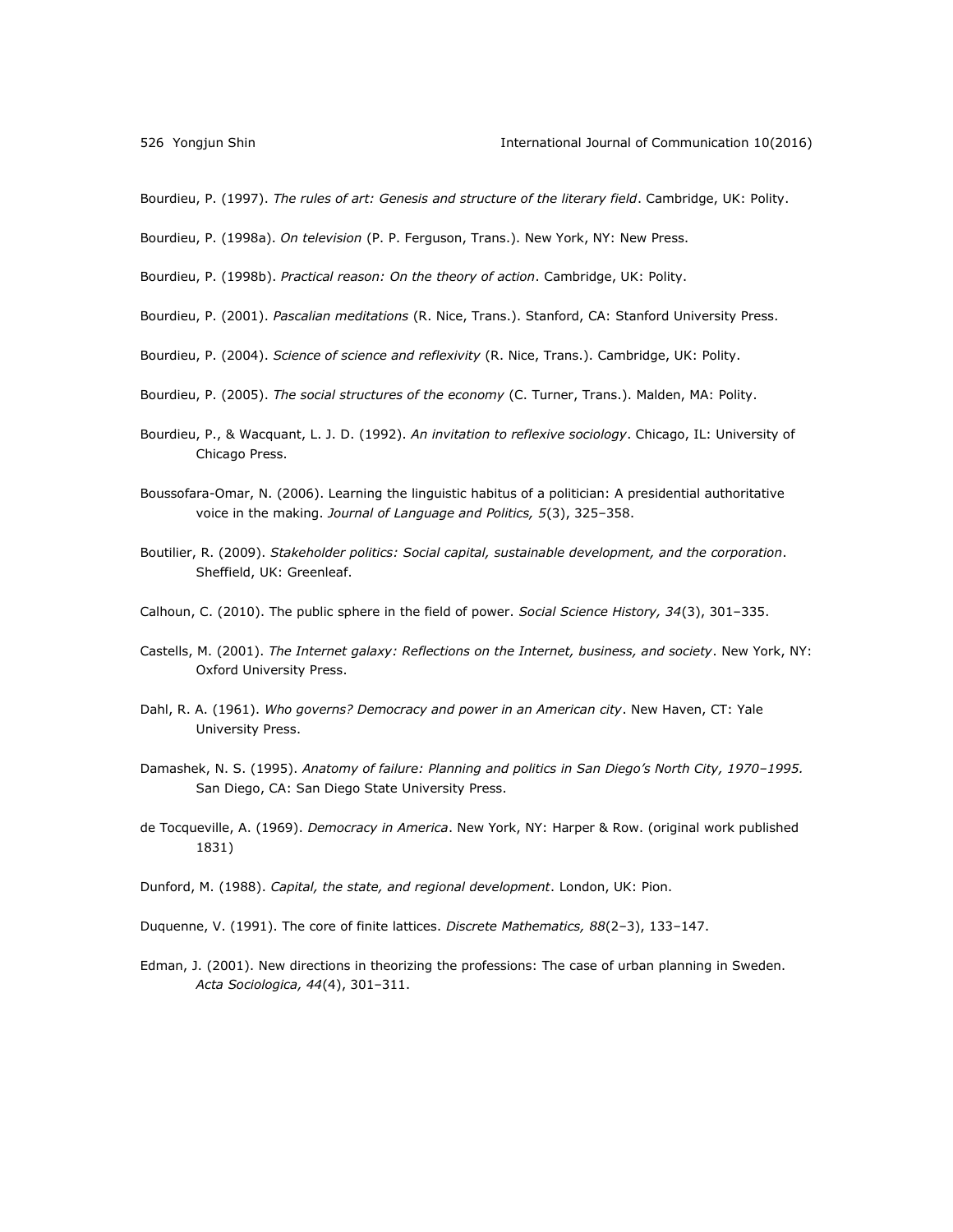- <span id="page-20-9"></span>Emirbayer, M., & Johnson, V. (2008). Bourdieu and organizational analysis. *Theory and Society, 37*(1), 1– 44.
- <span id="page-20-0"></span>Epstein, K. K., Lynch, K. M., & Allen-Taylor, J. D. (2012). *Organizing to change a city*. New York: Peter Lang.
- <span id="page-20-4"></span>Fallov, M. A. (2010). Community capacity building as the route to inclusion in neighbourhood regeneration? *International Journal of Urban and Regional Research, 34*(4), 789–804.
- <span id="page-20-11"></span>Fararo, T. J., & Doreian, P. (1984). Tripartite structural analysis: Generalizing the Breiger-Wilson formalism. *Social Networks, 6*, 141–175.
- <span id="page-20-2"></span>Flyvbjerg, B. (2012). Why mass media matter to planning research: The case of megaprojects. *Journal of Planning Education and Research, 32*(2), 169–181.
- <span id="page-20-10"></span>Freeman, L. C., & White, D. R. (1993). Using Galois lattices to represent network data. *Sociological Methodology, 23*, 127–146.
- <span id="page-20-14"></span>Friedland, L. A. (2001). Communication, community, and democracy: Toward a theory of the communicatively integrated community. *Communication Research, 28*(4), 358–391.
- <span id="page-20-13"></span>Gendron, R., & Domhoff, G. W. (2009). *The leftmost city: Power and progressive politics in Santa Cruz*. Boulder, CO: Westview Press.
- <span id="page-20-7"></span>Gopakumar, G. (2009). Developing durable infrastructures: Politics, social skill, and sanitation partnerships in urban India. *Review of Policy Research, 26*(5), 571–587.
- <span id="page-20-8"></span>Greenacre, M. J. (1983). *Theory and applications of correspondence analysis*. London, UK: Academic Press.
- <span id="page-20-12"></span>Habermas, J. (1987). *The theory of communicative action: Lifeworld and system: A critique of functionalist reason* (T. McCarthy, Trans.; Vol. 2). Boston, MA: Beacon Press.
- <span id="page-20-3"></span>Hallin, D. (2005). Field theory, differentiation theory, and comparative media research. In R. Benson & E. Neveu (Eds.), *Bourdieu and the journalistic field* (pp. 224–243). Cambridge, UK: Polity.
- <span id="page-20-5"></span>Hillier, J., & Rooksby, E. (2005). *Habitus: A sense of place*. Burlington, VT: Ashgate.
- <span id="page-20-1"></span>Hoch, C. (2011). *What planners do: Power, politics, and persuasion*. Chicago, IL: APA Planners Press.
- <span id="page-20-6"></span>Howe, J., & Langdon, C. (2002). Towards a reflexive planning theory. *Planning Theory, 1*(3), 209–225.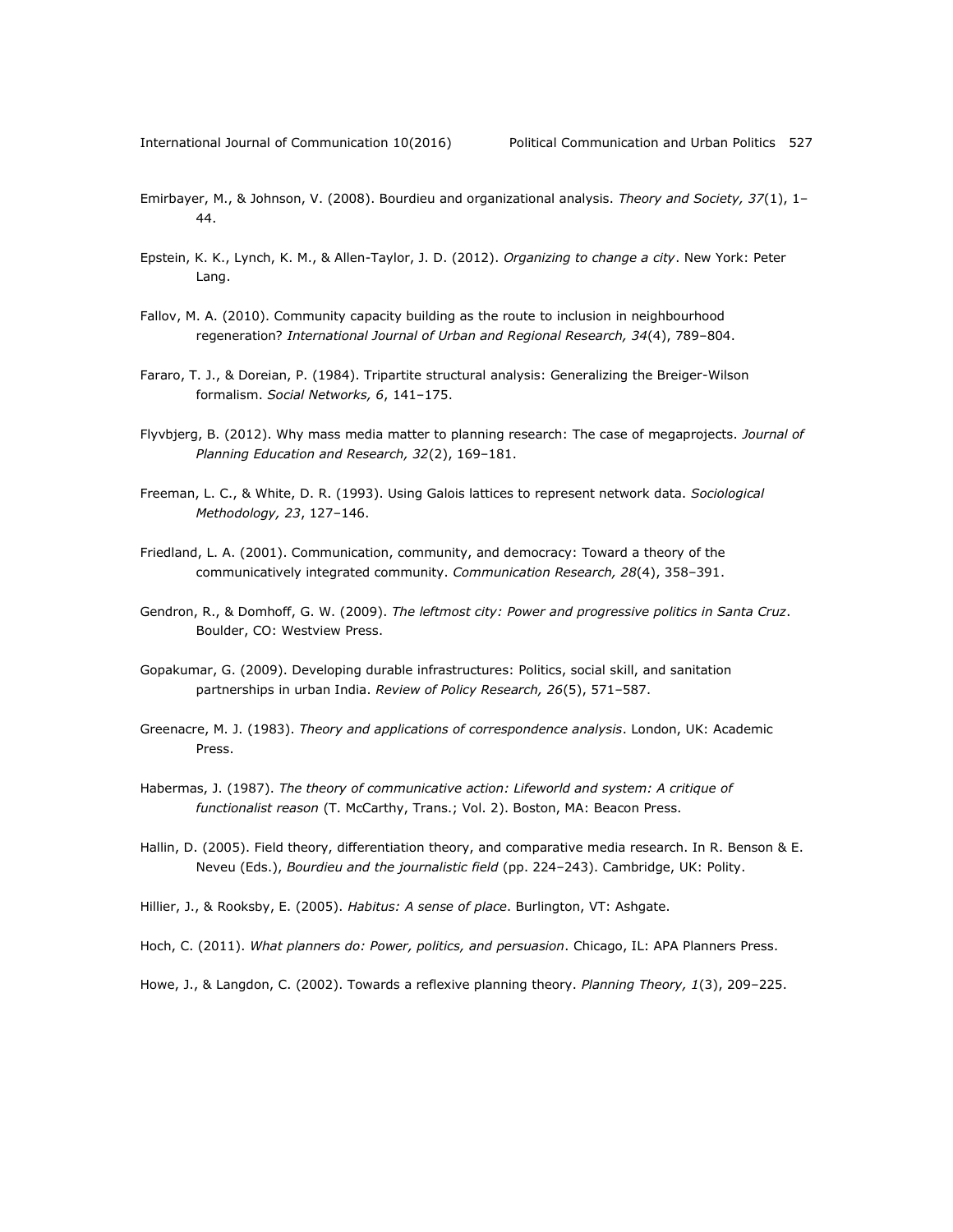- <span id="page-21-1"></span>Hunter, F. (1953). *Community power structure: A study of decision makers*. Chapel Hill, NC: University of North Carolina Press.
- <span id="page-21-5"></span>Huxley, M. (2002). *"This suburb is of value to the whole of Melbourne": Save our suburbs and the struggle against inappropriate development*. Victoria, Australia: Institute for Social Research, Swinburne University of Technology.
- <span id="page-21-0"></span>Kaniss, P. (1991). *Making local news*. Chicago, IL: University of Chicago Press.
- <span id="page-21-3"></span>Klinenberg, E. (2003). *Heat wave: A social autopsy of disaster in Chicago*. Chicago, IL: University of Chicago Press.
- <span id="page-21-2"></span>Klinenberg, E. (2005). Channeling into the journalistic field: Youth activism and the media justice movement. In R. Benson & E. Neveu (Eds.), *Bourdieu and the journalistic field* (pp. 174–192). Cambridge, UK: Polity.
- <span id="page-21-9"></span>Mische, A., & Pattison, P. (2000). Composing a civic arena: Publics, projects, and social settings. *Poetics, 27*(2–3), 163–194.
- <span id="page-21-12"></span>Mitchell, R. K., Agle, B. R., & Wood, D. J. (1997). Toward a theory of stakeholder identification and salience: Defining the principle of who and what really counts. *Academy of Management Review, 22*(4), 853–886.
- <span id="page-21-7"></span>Molotch, H. (1976). The city as a growth machine: Toward a political economy of place. *American Journal of Sociology, 82*(2), 309–332.
- <span id="page-21-10"></span>Parsons, T. (1968). Systems analysis: Social systems. In D. L. Sills & R. K. Merton (Eds.), *International encyclopedia of the social sciences* (Vol. 15, pp. 458–473). New York, NY: Macmillan and Free Press.
- <span id="page-21-11"></span>Parsons, T. (1969). *Politics and social structure*. New York, NY: Free Press.
- <span id="page-21-4"></span>Pattaroni, L., Kaufmann, V., & Thomas, M.-P. (2012). The dynamics of multifaceted gentrification: A comparative analysis of the trajectories of six neighbourhoods in the Île‐de‐France region. *International Journal of Urban and Regional Research, 36*(6), 1223–1241.
- <span id="page-21-6"></span>Prieto, L., & Wang, L. (2010). Strategizing of China's major players: A Bourdieusian perspective. *Journal of Organizational Change Management, 23*(3), 300–324.
- <span id="page-21-8"></span>Priss, U. (2006). Formal concept analysis in information science. *Annual Review of Information Science and Technology, 40*, 521–543.